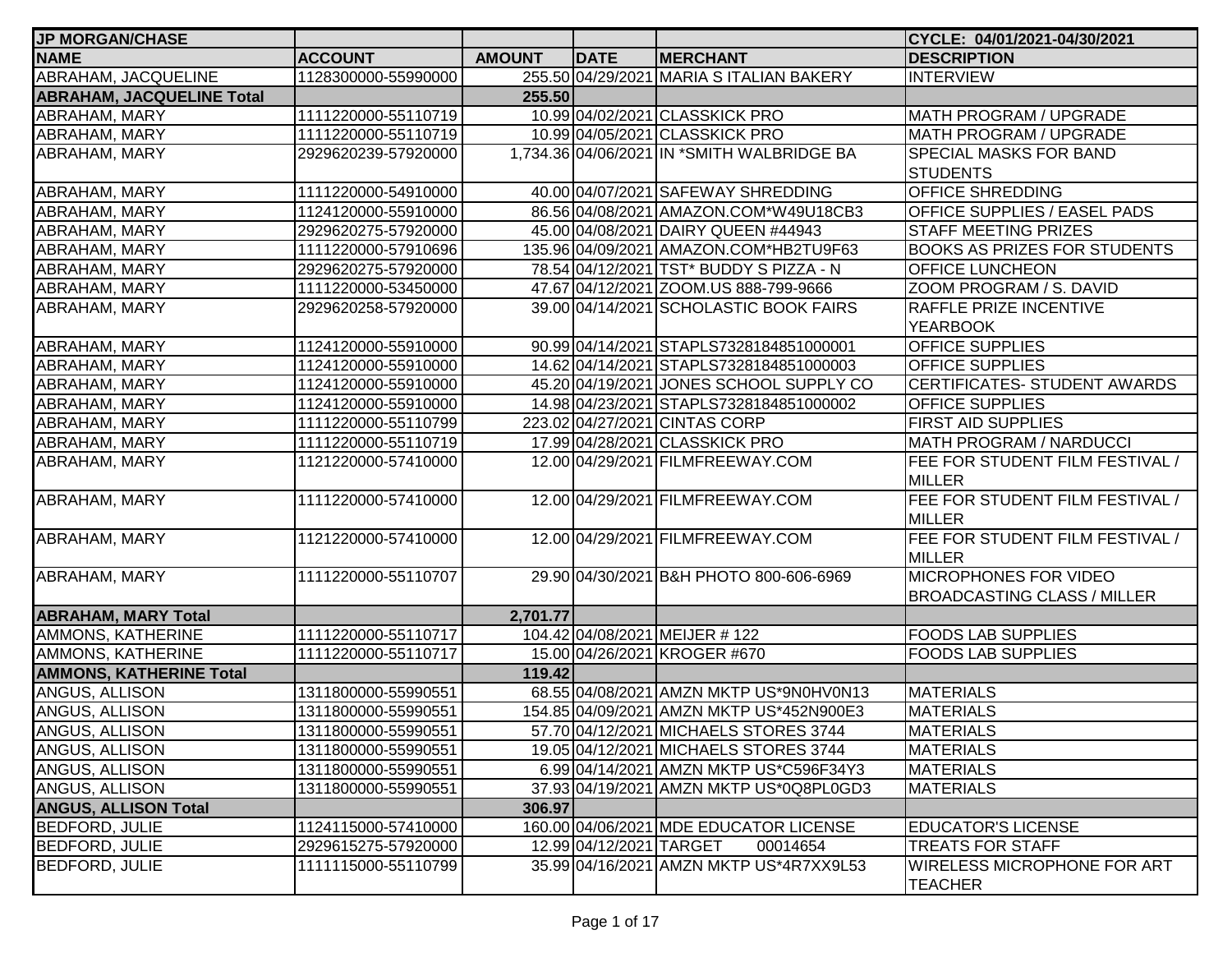| <b>BENGLE, HOLLY</b><br>1335100000-55110553<br>63.60 04/08/2021 AMZN MKTP US*146NK4TY3<br><b>GYM EQUIPMENT/OUTDOOR PLAY</b><br><b>IEQUIPMENT</b><br><b>BENGLE, HOLLY</b><br>1335100000-55110553<br>67.39 04/23/2021 AMZN MKTP US*2Q8TY1YE2<br><b>FILE CABINET</b><br><b>BENGLE, HOLLY Total</b><br>130.99<br><b>BLESSED, KATE</b><br>1335100000-55110553<br>12.99 04/22/2021 AMZN MKTP US*M810N30M3<br><b>PUZZLES</b><br>12.99<br>31.68 04/22/2021 PARTY CITY BOPIS<br><b>BOEDEKER, ERIN</b><br>1124922000-55999000<br><b>BOEDEKER, ERIN Total</b><br>31.68<br>500.00 04/22/2021 ATHLETIC RECRUITING ED<br><b>RECRUITING EDUCATION</b><br><b>BOOTZ, ASHLEY</b><br>2929661172-57920000<br><b>NAVIGATION</b><br><b>BOOTZ, ASHLEY</b><br>47.76 04/23/2021 SAMSCLUB #6657<br><b>WATER AND FLOWERS</b><br>2929661275-57920000<br><b>BOOTZ, ASHLEY</b><br>1429300000-55990000<br>550.00 04/26/2021 ATHLETICRACEBIBS<br><b>RACE BIBS FOR TRACK MEETS</b><br>645.00 04/26/2021 GBRAND LLC<br>SPLIT - SOFTBALL UNIFORMS<br><b>BOOTZ, ASHLEY</b><br>1429300000-55997000<br>645.00 04/26/2021 GBRAND LLC<br><b>BOOTZ, ASHLEY</b><br>2929661184-57920000<br>SPLIT - SOFTBALL UNIFORMS<br>2,359.40 04/26/2021 LEGO EDUCATION<br><b>BOOTZ, ASHLEY</b><br>UNIFIED ROBOTICS KITS<br>2929699099-57920000<br>1,000.00 04/28/2021 IN *JUST PLAY SPORTS S<br><b>BOOTZ, ASHLEY</b><br><b>FOOTBALL PROGRAM</b><br>2929661172-57920000<br><b>BOOTZ, ASHLEY Total</b><br>5,747.16<br>1122222000-53220000<br>134.82 04/28/2021 EB U.S.BOOK SHOW PRES<br><b>DIGITAL CONFERENCE</b><br><b>BRATNEY, BETHANY</b><br>124.00 04/30/2021 EB U.S.BOOK SHOW PRES<br><b>REFUND PROMOTION - DIGITAL</b><br><b>BRATNEY, BETHANY</b><br>1122222000-53220000<br><b>CONFERENCE</b><br><b>BRATNEY, BETHANY Total</b><br>10.82<br><b>BROWN, ALAINA</b><br>2929622105-57920000<br>180.00 04/19/2021 OAKLAND SCHOOLS-RC INT<br>REFUNDED AP TEACHER TRAINING<br>180.00 04/19/2021 OAKLAND SCHOOLS-RC INT<br><b>REFUNDED AP TEACHER TRAINING</b><br><b>BROWN, ALAINA</b><br>2929622105-57920000<br><b>BROWN, ALAINA</b><br>2929622105-57920000<br>60.00 04/26/2021 OAKLAND SCHOOLS-RC INT<br><b>AP LANG TEACHER TRAINING</b><br><b>BROWN, ALAINA</b><br>2929622105-57920000<br>120.00 04/26/2021 OAKLAND SCHOOLS-RC INT<br><b>AP LANG TEACHER TRAINING</b><br>2929622105-57920000<br>60.00 04/26/2021 OAKLAND SCHOOLS-RC INT<br><b>AP LANG TEACHER TRAINING</b><br><b>BROWN, ALAINA</b><br>2929622105-57920000<br>39.78 04/30/2021 SAMSCLUB.COM<br><b>AP EXAM SUPPLIES</b><br><b>BROWN, ALAINA</b><br>42.90 04/30/2021 SAMSCLUB.COM<br><b>AP EXAM SUPPLIES</b><br>2929622105-57920000<br><b>BROWN, ALAINA Total</b><br>322.68<br><b>BUNKER, JEFFREY</b><br>1126160000-55993000<br>1,337.48 04/28/2021 SITEONE LANDSCAPE SUPP<br><b>IMTCE - SPRAYER IRRIGATION</b><br>REPAIR PARTS - HOSE ASSENBLY<br><b>STEEL ROTOR</b><br>47.45 04/29/2021 BADER AND SONS CO.<br><b>BUNKER, JEFFREY</b><br>1126160000-55730000<br><b>IMTCE BATTERY CORE FOR MTCE</b><br><b>GATOR</b><br>1,384.93<br>63.56 04/07/2021 WAL-MART #5893<br>1335100000-55110553<br><b>CLASSROOM SUPPLIES</b><br>1335100000-55110553<br>38.57 04/19/2021 AMAZON.COM*VH2MR1NC3<br><b>CLASSROOM SUPPLIES</b><br>1335100000-55110553<br>352.91 04/20/2021 AMZN MKTP US*RE4OY2ZL3<br><b>CLASSROOM SUPPLIES</b><br>455.04<br><b>CANALES, BETH</b><br>1111322000-55110718<br>17.45 04/06/2021 KROGER #444<br><b>CINCO DE MAYO LAB</b><br>CANALES, BETH<br>46.54 04/07/2021 MEIJER # 245<br>MAC & CHEESE LAB/ FRIED CHEESE<br>1111322000-55110718<br><b>EXPERIMENT</b><br>CANALES, BETH<br>1111322000-55110718<br>92.94 04/23/2021 MEIJER # 245<br>HUMMUS/FAJITA LAB | <b>BEDFORD, JULIE Total</b>     | 208.98 |  |                                      |
|----------------------------------------------------------------------------------------------------------------------------------------------------------------------------------------------------------------------------------------------------------------------------------------------------------------------------------------------------------------------------------------------------------------------------------------------------------------------------------------------------------------------------------------------------------------------------------------------------------------------------------------------------------------------------------------------------------------------------------------------------------------------------------------------------------------------------------------------------------------------------------------------------------------------------------------------------------------------------------------------------------------------------------------------------------------------------------------------------------------------------------------------------------------------------------------------------------------------------------------------------------------------------------------------------------------------------------------------------------------------------------------------------------------------------------------------------------------------------------------------------------------------------------------------------------------------------------------------------------------------------------------------------------------------------------------------------------------------------------------------------------------------------------------------------------------------------------------------------------------------------------------------------------------------------------------------------------------------------------------------------------------------------------------------------------------------------------------------------------------------------------------------------------------------------------------------------------------------------------------------------------------------------------------------------------------------------------------------------------------------------------------------------------------------------------------------------------------------------------------------------------------------------------------------------------------------------------------------------------------------------------------------------------------------------------------------------------------------------------------------------------------------------------------------------------------------------------------------------------------------------------------------------------------------------------------------------------------------------------------------------------------------------------------------------------------------------------------------------------------------------------------------------------------------------------------------------------------------------------------------------------------------------------------------------------------------------------------------------------------------------------------------------------------------------------------------------------------------------------------------------------------------------------------------------------------------------------------------------------------------------------------------------------------------------|---------------------------------|--------|--|--------------------------------------|
|                                                                                                                                                                                                                                                                                                                                                                                                                                                                                                                                                                                                                                                                                                                                                                                                                                                                                                                                                                                                                                                                                                                                                                                                                                                                                                                                                                                                                                                                                                                                                                                                                                                                                                                                                                                                                                                                                                                                                                                                                                                                                                                                                                                                                                                                                                                                                                                                                                                                                                                                                                                                                                                                                                                                                                                                                                                                                                                                                                                                                                                                                                                                                                                                                                                                                                                                                                                                                                                                                                                                                                                                                                                                            |                                 |        |  |                                      |
|                                                                                                                                                                                                                                                                                                                                                                                                                                                                                                                                                                                                                                                                                                                                                                                                                                                                                                                                                                                                                                                                                                                                                                                                                                                                                                                                                                                                                                                                                                                                                                                                                                                                                                                                                                                                                                                                                                                                                                                                                                                                                                                                                                                                                                                                                                                                                                                                                                                                                                                                                                                                                                                                                                                                                                                                                                                                                                                                                                                                                                                                                                                                                                                                                                                                                                                                                                                                                                                                                                                                                                                                                                                                            |                                 |        |  |                                      |
|                                                                                                                                                                                                                                                                                                                                                                                                                                                                                                                                                                                                                                                                                                                                                                                                                                                                                                                                                                                                                                                                                                                                                                                                                                                                                                                                                                                                                                                                                                                                                                                                                                                                                                                                                                                                                                                                                                                                                                                                                                                                                                                                                                                                                                                                                                                                                                                                                                                                                                                                                                                                                                                                                                                                                                                                                                                                                                                                                                                                                                                                                                                                                                                                                                                                                                                                                                                                                                                                                                                                                                                                                                                                            |                                 |        |  |                                      |
|                                                                                                                                                                                                                                                                                                                                                                                                                                                                                                                                                                                                                                                                                                                                                                                                                                                                                                                                                                                                                                                                                                                                                                                                                                                                                                                                                                                                                                                                                                                                                                                                                                                                                                                                                                                                                                                                                                                                                                                                                                                                                                                                                                                                                                                                                                                                                                                                                                                                                                                                                                                                                                                                                                                                                                                                                                                                                                                                                                                                                                                                                                                                                                                                                                                                                                                                                                                                                                                                                                                                                                                                                                                                            |                                 |        |  |                                      |
|                                                                                                                                                                                                                                                                                                                                                                                                                                                                                                                                                                                                                                                                                                                                                                                                                                                                                                                                                                                                                                                                                                                                                                                                                                                                                                                                                                                                                                                                                                                                                                                                                                                                                                                                                                                                                                                                                                                                                                                                                                                                                                                                                                                                                                                                                                                                                                                                                                                                                                                                                                                                                                                                                                                                                                                                                                                                                                                                                                                                                                                                                                                                                                                                                                                                                                                                                                                                                                                                                                                                                                                                                                                                            | <b>BLESSED, KATE Total</b>      |        |  |                                      |
|                                                                                                                                                                                                                                                                                                                                                                                                                                                                                                                                                                                                                                                                                                                                                                                                                                                                                                                                                                                                                                                                                                                                                                                                                                                                                                                                                                                                                                                                                                                                                                                                                                                                                                                                                                                                                                                                                                                                                                                                                                                                                                                                                                                                                                                                                                                                                                                                                                                                                                                                                                                                                                                                                                                                                                                                                                                                                                                                                                                                                                                                                                                                                                                                                                                                                                                                                                                                                                                                                                                                                                                                                                                                            |                                 |        |  | <b>BALLOONS FOR HONORS STUDENTS.</b> |
|                                                                                                                                                                                                                                                                                                                                                                                                                                                                                                                                                                                                                                                                                                                                                                                                                                                                                                                                                                                                                                                                                                                                                                                                                                                                                                                                                                                                                                                                                                                                                                                                                                                                                                                                                                                                                                                                                                                                                                                                                                                                                                                                                                                                                                                                                                                                                                                                                                                                                                                                                                                                                                                                                                                                                                                                                                                                                                                                                                                                                                                                                                                                                                                                                                                                                                                                                                                                                                                                                                                                                                                                                                                                            |                                 |        |  |                                      |
|                                                                                                                                                                                                                                                                                                                                                                                                                                                                                                                                                                                                                                                                                                                                                                                                                                                                                                                                                                                                                                                                                                                                                                                                                                                                                                                                                                                                                                                                                                                                                                                                                                                                                                                                                                                                                                                                                                                                                                                                                                                                                                                                                                                                                                                                                                                                                                                                                                                                                                                                                                                                                                                                                                                                                                                                                                                                                                                                                                                                                                                                                                                                                                                                                                                                                                                                                                                                                                                                                                                                                                                                                                                                            |                                 |        |  |                                      |
|                                                                                                                                                                                                                                                                                                                                                                                                                                                                                                                                                                                                                                                                                                                                                                                                                                                                                                                                                                                                                                                                                                                                                                                                                                                                                                                                                                                                                                                                                                                                                                                                                                                                                                                                                                                                                                                                                                                                                                                                                                                                                                                                                                                                                                                                                                                                                                                                                                                                                                                                                                                                                                                                                                                                                                                                                                                                                                                                                                                                                                                                                                                                                                                                                                                                                                                                                                                                                                                                                                                                                                                                                                                                            |                                 |        |  |                                      |
|                                                                                                                                                                                                                                                                                                                                                                                                                                                                                                                                                                                                                                                                                                                                                                                                                                                                                                                                                                                                                                                                                                                                                                                                                                                                                                                                                                                                                                                                                                                                                                                                                                                                                                                                                                                                                                                                                                                                                                                                                                                                                                                                                                                                                                                                                                                                                                                                                                                                                                                                                                                                                                                                                                                                                                                                                                                                                                                                                                                                                                                                                                                                                                                                                                                                                                                                                                                                                                                                                                                                                                                                                                                                            |                                 |        |  |                                      |
|                                                                                                                                                                                                                                                                                                                                                                                                                                                                                                                                                                                                                                                                                                                                                                                                                                                                                                                                                                                                                                                                                                                                                                                                                                                                                                                                                                                                                                                                                                                                                                                                                                                                                                                                                                                                                                                                                                                                                                                                                                                                                                                                                                                                                                                                                                                                                                                                                                                                                                                                                                                                                                                                                                                                                                                                                                                                                                                                                                                                                                                                                                                                                                                                                                                                                                                                                                                                                                                                                                                                                                                                                                                                            |                                 |        |  |                                      |
|                                                                                                                                                                                                                                                                                                                                                                                                                                                                                                                                                                                                                                                                                                                                                                                                                                                                                                                                                                                                                                                                                                                                                                                                                                                                                                                                                                                                                                                                                                                                                                                                                                                                                                                                                                                                                                                                                                                                                                                                                                                                                                                                                                                                                                                                                                                                                                                                                                                                                                                                                                                                                                                                                                                                                                                                                                                                                                                                                                                                                                                                                                                                                                                                                                                                                                                                                                                                                                                                                                                                                                                                                                                                            |                                 |        |  |                                      |
|                                                                                                                                                                                                                                                                                                                                                                                                                                                                                                                                                                                                                                                                                                                                                                                                                                                                                                                                                                                                                                                                                                                                                                                                                                                                                                                                                                                                                                                                                                                                                                                                                                                                                                                                                                                                                                                                                                                                                                                                                                                                                                                                                                                                                                                                                                                                                                                                                                                                                                                                                                                                                                                                                                                                                                                                                                                                                                                                                                                                                                                                                                                                                                                                                                                                                                                                                                                                                                                                                                                                                                                                                                                                            |                                 |        |  |                                      |
|                                                                                                                                                                                                                                                                                                                                                                                                                                                                                                                                                                                                                                                                                                                                                                                                                                                                                                                                                                                                                                                                                                                                                                                                                                                                                                                                                                                                                                                                                                                                                                                                                                                                                                                                                                                                                                                                                                                                                                                                                                                                                                                                                                                                                                                                                                                                                                                                                                                                                                                                                                                                                                                                                                                                                                                                                                                                                                                                                                                                                                                                                                                                                                                                                                                                                                                                                                                                                                                                                                                                                                                                                                                                            |                                 |        |  |                                      |
|                                                                                                                                                                                                                                                                                                                                                                                                                                                                                                                                                                                                                                                                                                                                                                                                                                                                                                                                                                                                                                                                                                                                                                                                                                                                                                                                                                                                                                                                                                                                                                                                                                                                                                                                                                                                                                                                                                                                                                                                                                                                                                                                                                                                                                                                                                                                                                                                                                                                                                                                                                                                                                                                                                                                                                                                                                                                                                                                                                                                                                                                                                                                                                                                                                                                                                                                                                                                                                                                                                                                                                                                                                                                            |                                 |        |  |                                      |
|                                                                                                                                                                                                                                                                                                                                                                                                                                                                                                                                                                                                                                                                                                                                                                                                                                                                                                                                                                                                                                                                                                                                                                                                                                                                                                                                                                                                                                                                                                                                                                                                                                                                                                                                                                                                                                                                                                                                                                                                                                                                                                                                                                                                                                                                                                                                                                                                                                                                                                                                                                                                                                                                                                                                                                                                                                                                                                                                                                                                                                                                                                                                                                                                                                                                                                                                                                                                                                                                                                                                                                                                                                                                            |                                 |        |  |                                      |
|                                                                                                                                                                                                                                                                                                                                                                                                                                                                                                                                                                                                                                                                                                                                                                                                                                                                                                                                                                                                                                                                                                                                                                                                                                                                                                                                                                                                                                                                                                                                                                                                                                                                                                                                                                                                                                                                                                                                                                                                                                                                                                                                                                                                                                                                                                                                                                                                                                                                                                                                                                                                                                                                                                                                                                                                                                                                                                                                                                                                                                                                                                                                                                                                                                                                                                                                                                                                                                                                                                                                                                                                                                                                            |                                 |        |  |                                      |
|                                                                                                                                                                                                                                                                                                                                                                                                                                                                                                                                                                                                                                                                                                                                                                                                                                                                                                                                                                                                                                                                                                                                                                                                                                                                                                                                                                                                                                                                                                                                                                                                                                                                                                                                                                                                                                                                                                                                                                                                                                                                                                                                                                                                                                                                                                                                                                                                                                                                                                                                                                                                                                                                                                                                                                                                                                                                                                                                                                                                                                                                                                                                                                                                                                                                                                                                                                                                                                                                                                                                                                                                                                                                            |                                 |        |  |                                      |
|                                                                                                                                                                                                                                                                                                                                                                                                                                                                                                                                                                                                                                                                                                                                                                                                                                                                                                                                                                                                                                                                                                                                                                                                                                                                                                                                                                                                                                                                                                                                                                                                                                                                                                                                                                                                                                                                                                                                                                                                                                                                                                                                                                                                                                                                                                                                                                                                                                                                                                                                                                                                                                                                                                                                                                                                                                                                                                                                                                                                                                                                                                                                                                                                                                                                                                                                                                                                                                                                                                                                                                                                                                                                            |                                 |        |  |                                      |
|                                                                                                                                                                                                                                                                                                                                                                                                                                                                                                                                                                                                                                                                                                                                                                                                                                                                                                                                                                                                                                                                                                                                                                                                                                                                                                                                                                                                                                                                                                                                                                                                                                                                                                                                                                                                                                                                                                                                                                                                                                                                                                                                                                                                                                                                                                                                                                                                                                                                                                                                                                                                                                                                                                                                                                                                                                                                                                                                                                                                                                                                                                                                                                                                                                                                                                                                                                                                                                                                                                                                                                                                                                                                            |                                 |        |  |                                      |
|                                                                                                                                                                                                                                                                                                                                                                                                                                                                                                                                                                                                                                                                                                                                                                                                                                                                                                                                                                                                                                                                                                                                                                                                                                                                                                                                                                                                                                                                                                                                                                                                                                                                                                                                                                                                                                                                                                                                                                                                                                                                                                                                                                                                                                                                                                                                                                                                                                                                                                                                                                                                                                                                                                                                                                                                                                                                                                                                                                                                                                                                                                                                                                                                                                                                                                                                                                                                                                                                                                                                                                                                                                                                            |                                 |        |  |                                      |
|                                                                                                                                                                                                                                                                                                                                                                                                                                                                                                                                                                                                                                                                                                                                                                                                                                                                                                                                                                                                                                                                                                                                                                                                                                                                                                                                                                                                                                                                                                                                                                                                                                                                                                                                                                                                                                                                                                                                                                                                                                                                                                                                                                                                                                                                                                                                                                                                                                                                                                                                                                                                                                                                                                                                                                                                                                                                                                                                                                                                                                                                                                                                                                                                                                                                                                                                                                                                                                                                                                                                                                                                                                                                            |                                 |        |  |                                      |
|                                                                                                                                                                                                                                                                                                                                                                                                                                                                                                                                                                                                                                                                                                                                                                                                                                                                                                                                                                                                                                                                                                                                                                                                                                                                                                                                                                                                                                                                                                                                                                                                                                                                                                                                                                                                                                                                                                                                                                                                                                                                                                                                                                                                                                                                                                                                                                                                                                                                                                                                                                                                                                                                                                                                                                                                                                                                                                                                                                                                                                                                                                                                                                                                                                                                                                                                                                                                                                                                                                                                                                                                                                                                            | <b>BROWN, ALAINA</b>            |        |  |                                      |
|                                                                                                                                                                                                                                                                                                                                                                                                                                                                                                                                                                                                                                                                                                                                                                                                                                                                                                                                                                                                                                                                                                                                                                                                                                                                                                                                                                                                                                                                                                                                                                                                                                                                                                                                                                                                                                                                                                                                                                                                                                                                                                                                                                                                                                                                                                                                                                                                                                                                                                                                                                                                                                                                                                                                                                                                                                                                                                                                                                                                                                                                                                                                                                                                                                                                                                                                                                                                                                                                                                                                                                                                                                                                            |                                 |        |  |                                      |
|                                                                                                                                                                                                                                                                                                                                                                                                                                                                                                                                                                                                                                                                                                                                                                                                                                                                                                                                                                                                                                                                                                                                                                                                                                                                                                                                                                                                                                                                                                                                                                                                                                                                                                                                                                                                                                                                                                                                                                                                                                                                                                                                                                                                                                                                                                                                                                                                                                                                                                                                                                                                                                                                                                                                                                                                                                                                                                                                                                                                                                                                                                                                                                                                                                                                                                                                                                                                                                                                                                                                                                                                                                                                            |                                 |        |  |                                      |
|                                                                                                                                                                                                                                                                                                                                                                                                                                                                                                                                                                                                                                                                                                                                                                                                                                                                                                                                                                                                                                                                                                                                                                                                                                                                                                                                                                                                                                                                                                                                                                                                                                                                                                                                                                                                                                                                                                                                                                                                                                                                                                                                                                                                                                                                                                                                                                                                                                                                                                                                                                                                                                                                                                                                                                                                                                                                                                                                                                                                                                                                                                                                                                                                                                                                                                                                                                                                                                                                                                                                                                                                                                                                            |                                 |        |  |                                      |
|                                                                                                                                                                                                                                                                                                                                                                                                                                                                                                                                                                                                                                                                                                                                                                                                                                                                                                                                                                                                                                                                                                                                                                                                                                                                                                                                                                                                                                                                                                                                                                                                                                                                                                                                                                                                                                                                                                                                                                                                                                                                                                                                                                                                                                                                                                                                                                                                                                                                                                                                                                                                                                                                                                                                                                                                                                                                                                                                                                                                                                                                                                                                                                                                                                                                                                                                                                                                                                                                                                                                                                                                                                                                            |                                 |        |  |                                      |
|                                                                                                                                                                                                                                                                                                                                                                                                                                                                                                                                                                                                                                                                                                                                                                                                                                                                                                                                                                                                                                                                                                                                                                                                                                                                                                                                                                                                                                                                                                                                                                                                                                                                                                                                                                                                                                                                                                                                                                                                                                                                                                                                                                                                                                                                                                                                                                                                                                                                                                                                                                                                                                                                                                                                                                                                                                                                                                                                                                                                                                                                                                                                                                                                                                                                                                                                                                                                                                                                                                                                                                                                                                                                            |                                 |        |  |                                      |
|                                                                                                                                                                                                                                                                                                                                                                                                                                                                                                                                                                                                                                                                                                                                                                                                                                                                                                                                                                                                                                                                                                                                                                                                                                                                                                                                                                                                                                                                                                                                                                                                                                                                                                                                                                                                                                                                                                                                                                                                                                                                                                                                                                                                                                                                                                                                                                                                                                                                                                                                                                                                                                                                                                                                                                                                                                                                                                                                                                                                                                                                                                                                                                                                                                                                                                                                                                                                                                                                                                                                                                                                                                                                            | <b>BUNKER, JEFFREY Total</b>    |        |  |                                      |
|                                                                                                                                                                                                                                                                                                                                                                                                                                                                                                                                                                                                                                                                                                                                                                                                                                                                                                                                                                                                                                                                                                                                                                                                                                                                                                                                                                                                                                                                                                                                                                                                                                                                                                                                                                                                                                                                                                                                                                                                                                                                                                                                                                                                                                                                                                                                                                                                                                                                                                                                                                                                                                                                                                                                                                                                                                                                                                                                                                                                                                                                                                                                                                                                                                                                                                                                                                                                                                                                                                                                                                                                                                                                            | <b>CALHOUN, STEPHANIE</b>       |        |  |                                      |
|                                                                                                                                                                                                                                                                                                                                                                                                                                                                                                                                                                                                                                                                                                                                                                                                                                                                                                                                                                                                                                                                                                                                                                                                                                                                                                                                                                                                                                                                                                                                                                                                                                                                                                                                                                                                                                                                                                                                                                                                                                                                                                                                                                                                                                                                                                                                                                                                                                                                                                                                                                                                                                                                                                                                                                                                                                                                                                                                                                                                                                                                                                                                                                                                                                                                                                                                                                                                                                                                                                                                                                                                                                                                            | CALHOUN, STEPHANIE              |        |  |                                      |
|                                                                                                                                                                                                                                                                                                                                                                                                                                                                                                                                                                                                                                                                                                                                                                                                                                                                                                                                                                                                                                                                                                                                                                                                                                                                                                                                                                                                                                                                                                                                                                                                                                                                                                                                                                                                                                                                                                                                                                                                                                                                                                                                                                                                                                                                                                                                                                                                                                                                                                                                                                                                                                                                                                                                                                                                                                                                                                                                                                                                                                                                                                                                                                                                                                                                                                                                                                                                                                                                                                                                                                                                                                                                            | <b>CALHOUN, STEPHANIE</b>       |        |  |                                      |
|                                                                                                                                                                                                                                                                                                                                                                                                                                                                                                                                                                                                                                                                                                                                                                                                                                                                                                                                                                                                                                                                                                                                                                                                                                                                                                                                                                                                                                                                                                                                                                                                                                                                                                                                                                                                                                                                                                                                                                                                                                                                                                                                                                                                                                                                                                                                                                                                                                                                                                                                                                                                                                                                                                                                                                                                                                                                                                                                                                                                                                                                                                                                                                                                                                                                                                                                                                                                                                                                                                                                                                                                                                                                            | <b>CALHOUN, STEPHANIE Total</b> |        |  |                                      |
|                                                                                                                                                                                                                                                                                                                                                                                                                                                                                                                                                                                                                                                                                                                                                                                                                                                                                                                                                                                                                                                                                                                                                                                                                                                                                                                                                                                                                                                                                                                                                                                                                                                                                                                                                                                                                                                                                                                                                                                                                                                                                                                                                                                                                                                                                                                                                                                                                                                                                                                                                                                                                                                                                                                                                                                                                                                                                                                                                                                                                                                                                                                                                                                                                                                                                                                                                                                                                                                                                                                                                                                                                                                                            |                                 |        |  |                                      |
|                                                                                                                                                                                                                                                                                                                                                                                                                                                                                                                                                                                                                                                                                                                                                                                                                                                                                                                                                                                                                                                                                                                                                                                                                                                                                                                                                                                                                                                                                                                                                                                                                                                                                                                                                                                                                                                                                                                                                                                                                                                                                                                                                                                                                                                                                                                                                                                                                                                                                                                                                                                                                                                                                                                                                                                                                                                                                                                                                                                                                                                                                                                                                                                                                                                                                                                                                                                                                                                                                                                                                                                                                                                                            |                                 |        |  |                                      |
|                                                                                                                                                                                                                                                                                                                                                                                                                                                                                                                                                                                                                                                                                                                                                                                                                                                                                                                                                                                                                                                                                                                                                                                                                                                                                                                                                                                                                                                                                                                                                                                                                                                                                                                                                                                                                                                                                                                                                                                                                                                                                                                                                                                                                                                                                                                                                                                                                                                                                                                                                                                                                                                                                                                                                                                                                                                                                                                                                                                                                                                                                                                                                                                                                                                                                                                                                                                                                                                                                                                                                                                                                                                                            |                                 |        |  |                                      |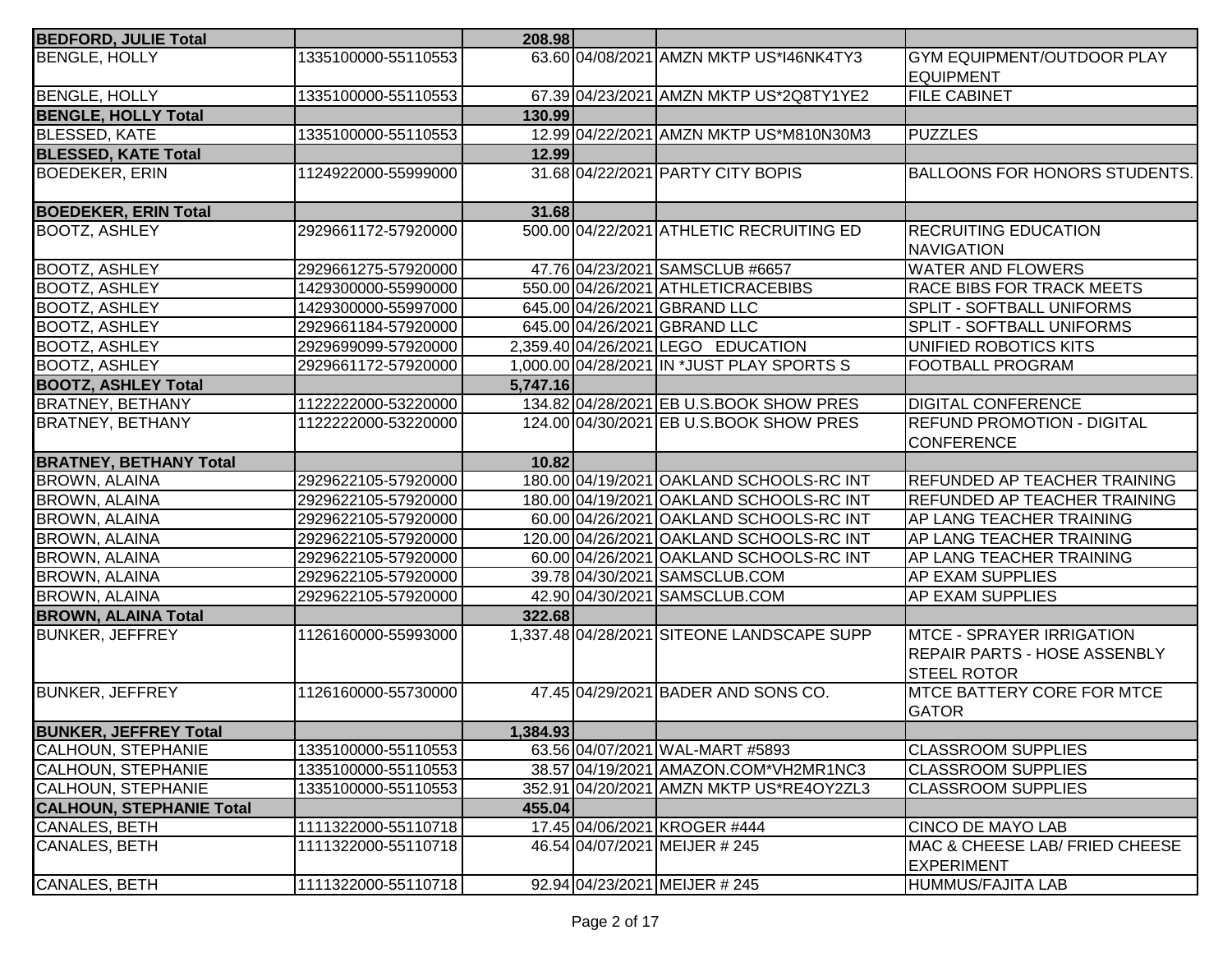| CANALES, BETH                 | 1111322000-55110718 |        | 80.19 04/29/2021 MEIJER # 054           | <b>BAKING LAB/DISPOSABLE</b><br><b>GOODS/LAB SUPPLIES</b>         |
|-------------------------------|---------------------|--------|-----------------------------------------|-------------------------------------------------------------------|
| <b>CANALES, BETH Total</b>    |                     | 237.12 |                                         |                                                                   |
| CARINO, LAURA                 | 2929614275-57920000 |        | 359.30 04/21/2021 POSITIVE PROMOTIONS   | <b>TEACHER APPRECIATION FROM</b><br><b>PRINCIPAL</b>              |
| <b>CARINO, LAURA Total</b>    |                     | 359.30 |                                         |                                                                   |
| CARTER, NICOLE                | 2929622108-57920000 |        | 25.37 04/29/2021 TIM HORTONS #915143    | <b>BREAKFAST FOR AD INTERVIEW</b><br>COMMITTEE.                   |
| <b>CARTER, NICOLE Total</b>   |                     | 25.37  |                                         |                                                                   |
| CIANFERRA, LINDA              | 2929625301-57920000 |        | 37.92 04/12/2021 PANERA BREAD #600667 P | ADVANCED ESL DISCUSSION GROUP                                     |
| CIANFERRA, LINDA              | 2929625301-57920000 |        | 36.41 04/26/2021 STARBUCKS STORE 26894  | ADVANCED ESL DISCUSSION GROUP                                     |
| CIANFERRA, LINDA              | 2929625301-57920000 |        | 84.75 04/27/2021 THE FLOWER ALLEY       | ADMIN ASST APPRECIATION                                           |
| <b>CIANFERRA, LINDA Total</b> |                     | 159.08 |                                         |                                                                   |
| <b>CORRION, KRISTIN</b>       | 1212226194-54910000 |        | 28.46 04/21/2021 STAPLS7328980052000001 | <b>PAES LAB SUPPLIES</b>                                          |
| <b>CORRION, KRISTIN</b>       | 1212200000-58210000 |        | 412.50 04/27/2021 THE FRIENDSHIP CIRCLE | TUITION FOR SOUL STUDIO SPRING<br><b>NATC STUDENT</b>             |
| <b>CORRION, KRISTIN</b>       | 1212200000-58210000 |        | 412.50 04/27/2021 THE FRIENDSHIP CIRCLE | TUITION FOR SOUL STUDIO SPRING<br>2021 NATC STUDENT               |
| <b>CORRION, KRISTIN</b>       | 1221926000-55990000 |        | 47.38 04/30/2021 STAPLS7329669424000001 | PACKING SUPPLIES FOR NATC                                         |
| <b>CORRION, KRISTIN Total</b> |                     | 900.84 |                                         |                                                                   |
| CROAD, LORI                   | 1335100000-55110553 |        | 6.25 04/12/2021 FIVE BELOW 558          | SIDEWALK CHALK, BUBBLES                                           |
| CROAD, LORI                   | 1335100000-55110553 |        | 57.36 04/16/2021 AMZN MKTP US*5Z10C8XE3 | <b>CRAFTS AND TOYS AND MARKERS</b>                                |
| CROAD, LORI                   | 1335100000-55110553 |        | 6.99 04/16/2021 AMZN MKTP US*K777Y25V3  | <b>FOAM GOLF BALLS</b>                                            |
| <b>CROAD, LORI Total</b>      |                     | 70.60  |                                         |                                                                   |
| <b>DINKELMANN, KATY</b>       | 2929622174-57920000 |        | 109.90 04/13/2021 DUNKIN #349705 Q35    | <b>PLAN/PSAT TESTING BREAKFAST</b><br><b>TREATS FOR PROCTORS.</b> |
| <b>DINKELMANN, KATY Total</b> |                     | 109.90 |                                         |                                                                   |
| <b>DIROFF, MATTHEW</b>        | 1111322000-55110723 |        | 79.00104/16/2021 PAYPAL *STEVEDANYEW    | SHEET MUSIC FOR SPRING<br><b>CONCERT</b>                          |
| <b>DIROFF, MATTHEW Total</b>  |                     | 79.00  |                                         |                                                                   |
| DONOVAN, KATHRYN              | 1128300000-55910000 |        | 62.96 04/02/2021 STAPLS7327752123000001 | <b>HR OFFICE SUPPLIES</b>                                         |
| DONOVAN, KATHRYN              | 1128300000-55910000 |        | 10.29 04/15/2021 STAPLS7327752123000002 | <b>HR OFFICE SUPPLIES</b>                                         |
| <b>DONOVAN, KATHRYN Total</b> |                     | 73.25  |                                         |                                                                   |
| DRAGOO, MICHAEL               | 1126122000-55992000 |        | 422.32 04/29/2021 AMAZON.COM*AV1RV8OZ3  | <b>HS - FLATBED CARTS</b>                                         |
| <b>DRAGOO, MICHAEL Total</b>  |                     | 422.32 |                                         |                                                                   |
| DUQUETTE, EDWARD              | 1126115000-55992000 |        | 136.91 04/12/2021 THE HOME DEPOT #2737  | <b>DF PAINT</b>                                                   |
| DUQUETTE, EDWARD              | 1126115000-55992000 |        | 50.62 04/12/2021 THE HOME DEPOT #2737   | <b>DF COLUMNS</b>                                                 |
| DUQUETTE, EDWARD              | 1126115000-55992000 |        | 21.38 04/14/2021 THE HOME DEPOT #2737   | <b>DF COLUMNS</b>                                                 |
| DUQUETTE, EDWARD              | 1126160000-57410000 |        | 39.99 04/15/2021 NOR*NORTHERN TOOL      | <b>MTCE 1 YEAR SUBCRIPTION</b><br><b>RENEWAL PRICING</b>          |
| DUQUETTE, EDWARD              | 1126160000-55980000 |        | 194.99 04/23/2021 NOR*NORTHERN TOOL     | <b>MTCE TOOLS</b>                                                 |
| DUQUETTE, EDWARD              | 1126115000-55992000 |        | 15.00 04/26/2021 REDFORD LOCK COMPANY I | DF CUT KEYS AND LUBRICANT FOR<br><b>LOCKS</b>                     |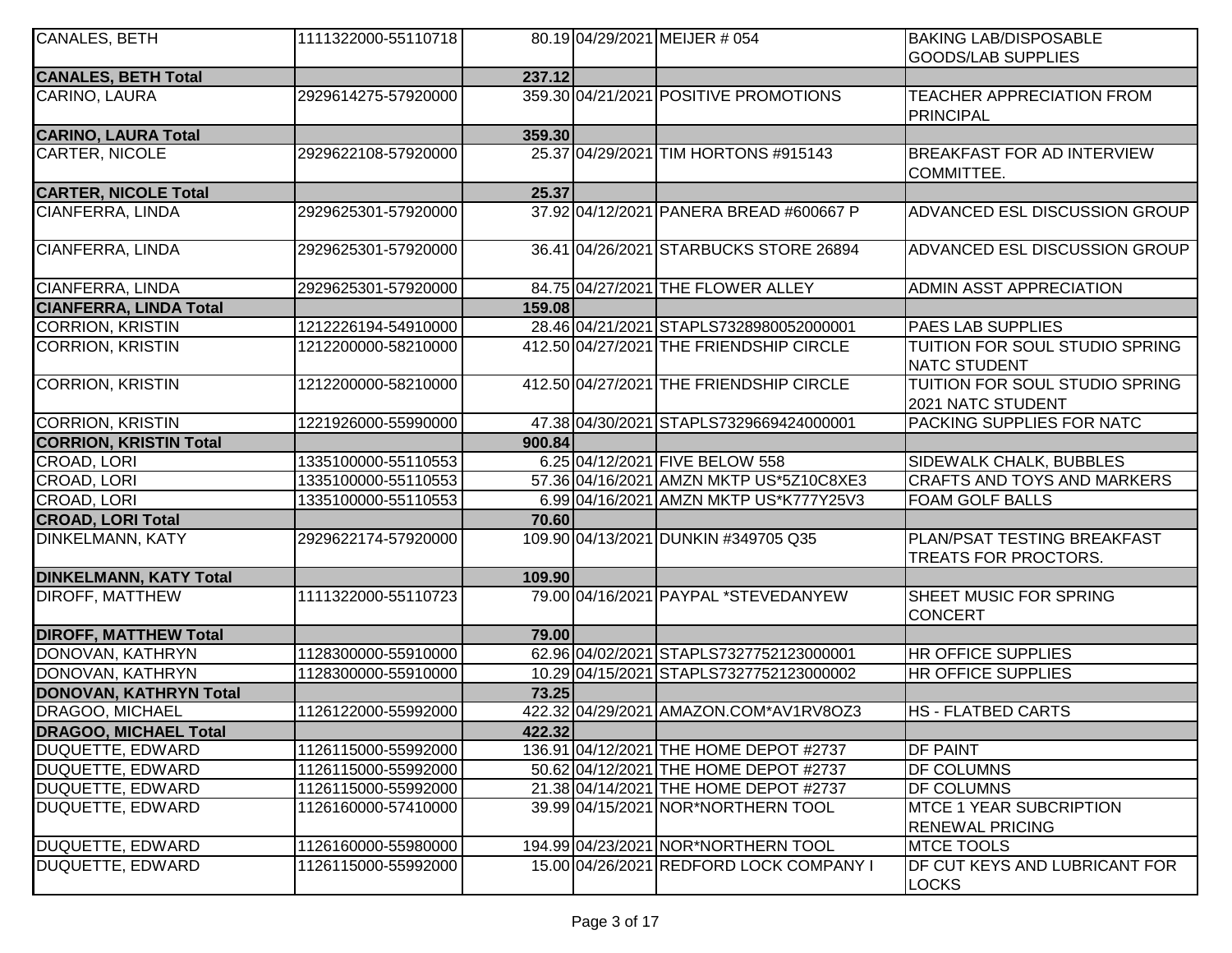| <b>DUQUETTE, EDWARD</b>       | 1126115000-55992000 |          | 133.15 04/27/2021 DECKER EQUIPMENT         | DF MILLS KEEPER BUMPER FOR                                   |
|-------------------------------|---------------------|----------|--------------------------------------------|--------------------------------------------------------------|
|                               |                     |          |                                            | <b>BATHROOM STALL</b>                                        |
| <b>DUQUETTE, EDWARD</b>       | 4126101951-54110000 |          | 179.00 04/29/2021 THE HOME DEPOT #2737     | <b>ESB KITCHEN FAUCET - SF PG 56</b>                         |
| <b>DUQUETTE, EDWARD</b>       | 1126101000-55992000 |          | 99.00 04/29/2021 THE HOME DEPOT #2737      | <b>ESB FAUCET RETURN</b>                                     |
| <b>DUQUETTE, EDWARD</b>       | 1126101000-55992000 |          | 99.00 04/29/2021 THE HOME DEPOT #2737      | <b>ESB KITCHEN FAUCET</b>                                    |
| <b>DUQUETTE, EDWARD Total</b> |                     | 771.04   |                                            |                                                              |
| <b>ERICKSON, TODD</b>         | 1122218000-55310000 |          | 28.20 04/06/2021 AMAZON.COM*2U8WL4B73      | <b>BOOKS FOR LIBRARY</b>                                     |
| ERICKSON, TODD                | 1122220000-55310000 |          | 97.25 04/12/2021 AMAZON.COM*B73C882D3      | <b>BOOKS FOR LIBRARY</b>                                     |
| <b>ERICKSON, TODD</b>         | 1122218000-55310000 |          | 12.12 04/12/2021 AMZN MKTP US*094Q82XK3    | <b>BOOKS FOR LIBRARY</b>                                     |
| <b>ERICKSON, TODD</b>         | 1122220000-55990000 |          | 121.37 04/15/2021 DEMCO INC                | <b>SUPPLIES FOR LIBRARY</b>                                  |
| <b>ERICKSON, TODD</b>         | 1122220000-55310000 |          | 69.34 04/30/2021 AMAZON.COM*XQ7D84UU3      | <b>BOOKS FOR LIBRARY</b>                                     |
| <b>ERICKSON, TODD Total</b>   |                     | 328.28   |                                            |                                                              |
| <b>FRANCHI, KRISTIN</b>       | 1111322000-57910696 |          | 1,012.50 04/08/2021 THREADBIRD LLC         | <b>T-SHIRTS FOR 5K HUSTLE FOR OUR</b><br><b>HOMIES RACE.</b> |
| <b>FRANCHI, KRISTIN</b>       | 1711322000-55110615 |          | 26.99 04/21/2021 TARGET.COM *              | SUPPLIES FOR 5K HUSTLE FOR OUR<br><b>HOMIES RACE.</b>        |
| <b>FRANCHI, KRISTIN</b>       | 1711322000-55110615 |          | 310.00 04/26/2021 SQ *NEWTON TIMING & RA   | 5K HUSTLE FOR OUR HOMIES RACE<br><b>ARCH INFLATABLE.</b>     |
| <b>FRANCHI, KRISTIN Total</b> |                     | 1,349.49 |                                            |                                                              |
| FULAR, JAMES                  | 1126160000-55993000 |          | 3,834.45 04/07/2021 TARGET SPECIALTY PROD  | <b>DISTRICT HERBICIDE</b>                                    |
| FULAR, JAMES                  | 1126111000-55993000 |          | 510.67 04/14/2021 ADVANCED TURF SOLUTION   | <b>VO PRE EMERGENT FERTILIZER</b>                            |
| FULAR, JAMES                  | 1126123000-55993000 |          | 510.67 04/14/2021 ADVANCED TURF SOLUTION   | <b>GARDENBROOK PRE EMERGENT</b><br>FERTILIZER                |
| <b>FULAR, JAMES</b>           | 1126122000-55993000 |          | 510.66 04/14/2021 ADVANCED TURF SOLUTION   | HS SOUTH SPORTS PARK PRE<br><b>EMERGENT FERTILIZER</b>       |
| <b>FULAR, JAMES</b>           | 4126123951-54110000 |          | 3,000.00 04/22/2021 MICHIGAN STUMP REMOVAL | <b>GARDENBROOK STUMP REMOVAL SF</b><br><b>PG 78</b>          |
| <b>FULAR, JAMES</b>           | 1126122000-55993000 |          | 8.46 04/23/2021 SITEONE LANDSCAPE SUPP     | <b>HS IRRIGATION PARTS FOR</b><br><b>SOFTBALL FIELD</b>      |
| <b>FULAR, JAMES</b>           | 1126160000-55993000 |          | 163.01 04/23/2021 SITEONE LANDSCAPE SUPP   | <b>DISTRICT WIDE HERBICIDE</b>                               |
| FULAR, JAMES                  | 1126160000-55993000 |          | 129.56 04/26/2021 AMZN MKTP US*YY1UL48C3   | <b>DISTRICT WIDE HERBICIDE</b>                               |
| <b>FULAR, JAMES</b>           | 1126160000-55993000 |          | 345.00 04/29/2021 TARGET SPECIALTY PROD    | <b>MTCE GROUND SUPPLY - YELLOW</b><br><b>JACKET</b>          |
| <b>FULAR, JAMES Total</b>     |                     | 9,012.48 |                                            |                                                              |
| <b>GILMORE, MEGAN</b>         | 1311800000-55110551 |          | 44.02 04/21/2021 THE HOME DEPOT #2737      | POTS FOR MOTHER'S DAY/POTTING<br>SOIL                        |
| <b>GILMORE, MEGAN Total</b>   |                     | 44.02    |                                            |                                                              |
| <b>GORDON, BRIAN</b>          | 1429300000-57410000 |          | 52.99 04/05/2021 GAMECHANGER MEDIA, INC    | <b>BASEBALL PROGRAM</b>                                      |
| <b>GORDON, BRIAN</b>          | 1429300000-57410000 |          | 720.00 04/08/2021 P56 LYG OAKLAND CO. PA   | <b>GOLF MATCHES</b>                                          |
| <b>GORDON, BRIAN</b>          | 2929661113-57920000 |          | 1,020.25 04/12/2021 OLIVE GARDEN 0021330   | <b>SPLIT - TEAM MEAL</b>                                     |
| <b>GORDON, BRIAN</b>          | 2929661149-57920000 |          | 1,020.25 04/12/2021 OLIVE GARDEN 0021330   | <b>SPLIT - TEAM MEAL</b>                                     |
| <b>GORDON, BRIAN</b>          | 1429300000-57410000 |          | 110.00 04/12/2021 P56 LYG OAKLAND CO. PA   | <b>BOYS GOLF GREENS FEES</b>                                 |
| <b>GORDON, BRIAN</b>          | 1429300000-57410000 |          | 90.00 04/14/2021 P56 LYG OAKLAND CO. PA    | <b>GREEN FEES</b>                                            |
| <b>GORDON, BRIAN</b>          | 1429300000-57410000 |          | 110.00 04/15/2021 P56 LYG OAKLAND CO. PA   | <b>GREEN FEES</b>                                            |
| <b>GORDON, BRIAN</b>          | 1429300000-55990000 |          | 683.35 04/16/2021 HEALTHCHECK SYS/ALL BA   | <b>ATHLETIC TRAINING EQUIPMENT</b>                           |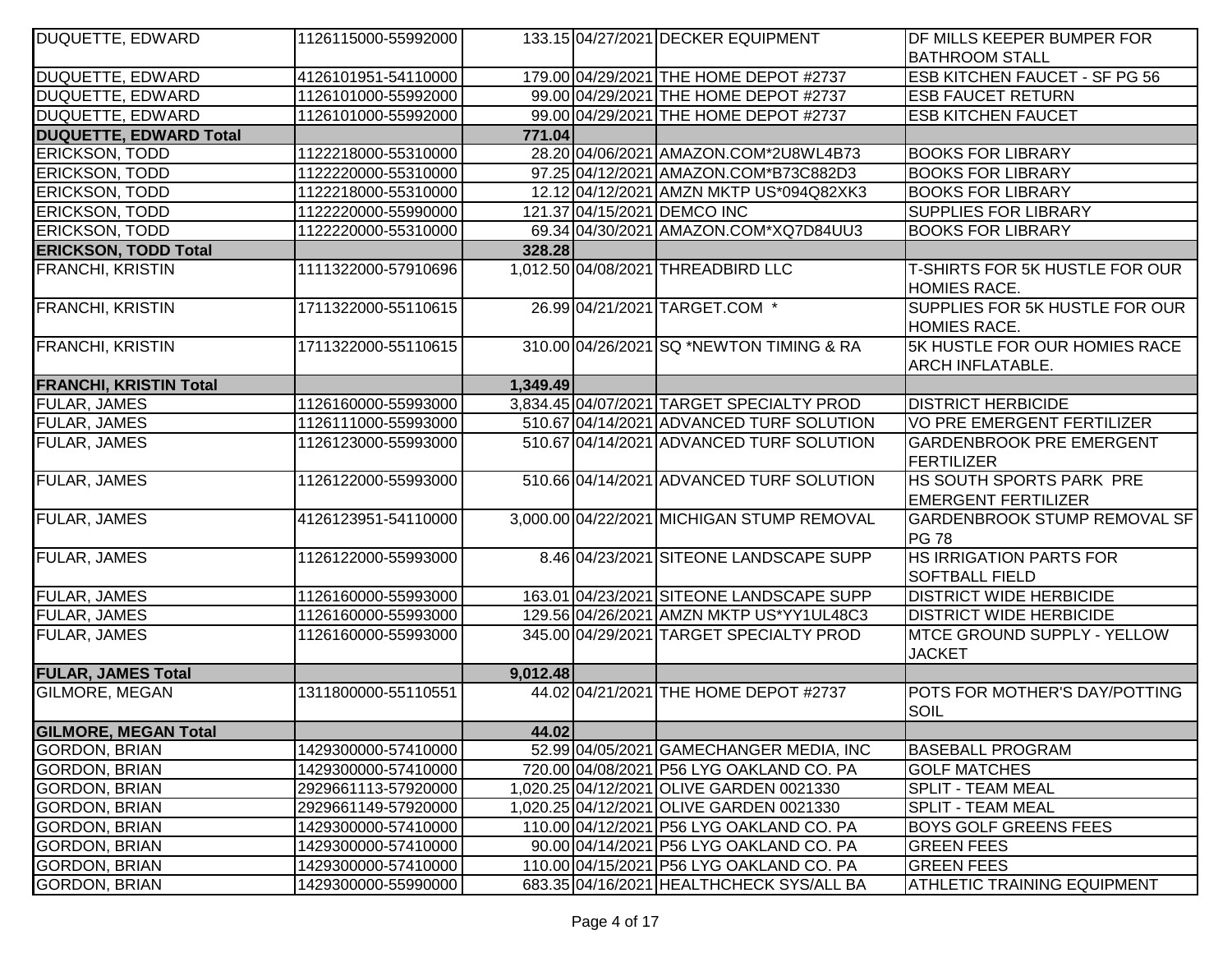| <b>GORDON, BRIAN</b>         | 1429300000-57410000 |          | 160.00 04/16/2021 P56 LYG OAKLAND CO. PA | <b>GREEN FEES</b>                   |
|------------------------------|---------------------|----------|------------------------------------------|-------------------------------------|
| <b>GORDON, BRIAN</b>         | 1429300000-57410000 |          | 20.00 04/19/2021 P56 LYG OAKLAND CO. PA  | <b>GREEN FEES</b>                   |
| <b>GORDON, BRIAN</b>         | 1429300000-57410000 |          | 160.00 04/19/2021 P56 LYG OAKLAND CO. PA | <b>GREEN FEES</b>                   |
| <b>GORDON, BRIAN</b>         | 1429300000-57410000 |          | 80.00 04/21/2021 P56 LYG OAKLAND CO. PA  | <b>GREEN FEES</b>                   |
| <b>GORDON, BRIAN</b>         | 2929661276-57920000 |          | 23.57 04/22/2021 BENITO S CAFE           | <b>LUNCH</b>                        |
| <b>GORDON, BRIAN</b>         | 1429300000-55990000 |          | 100.00 04/22/2021 CARLS GOLFLAND/ST JOHN | <b>GOLF UMBRELLAS</b>               |
| <b>GORDON, BRIAN</b>         | 1429300000-57410000 |          | 140.00 04/23/2021 LINKS OF NOVI SINGH    | <b>GOLF ENTRY</b>                   |
| <b>GORDON, BRIAN</b>         | 2929661275-57920000 |          | 29.50 04/26/2021 APPLE FRITTER DOUGHNUT  | DONUTS FOR TOURNAMENT               |
| <b>GORDON, BRIAN</b>         | 1429300000-57410000 |          | 90.00 04/28/2021 P56 LYG OAKLAND CO. PA  | <b>GREENS FEES</b>                  |
| <b>GORDON, BRIAN</b>         | 1429300000-57410000 |          | 80.00 04/30/2021 P56 LYG OAKLAND CO. PA  | <b>GREENS FEES</b>                  |
| <b>GORDON, BRIAN Total</b>   |                     | 4,689.91 |                                          |                                     |
| <b>GORNY, KIMBERLY</b>       | 2929613275-57920000 |          | 903.82 04/01/2021 SSI*SCHOOL SPECIALTY   | <b>BIKE RACK</b>                    |
| <b>GORNY, KIMBERLY</b>       | 1111113000-57910695 |          | 16.34 04/14/2021 FOLLETT SCHOOL SOLUTIO  | <b>MEDIA BOOKS</b>                  |
| <b>GORNY, KIMBERLY</b>       | 1124113000-55910000 |          | 11.70 04/15/2021 AMZN MKTP US*RD6IV5OH3  | <b>BORDER FOR OFFICE</b>            |
| <b>GORNY, KIMBERLY</b>       | 1111113000-55110708 |          | 108.43 04/16/2021 AMZN MKTP US*QP6DA6BS3 | <b>VIDEO SUPPLIES FOR MORNING</b>   |
|                              |                     |          |                                          | <b>ANNOUNCEMENTS</b>                |
| <b>GORNY, KIMBERLY</b>       | 2929613275-57920000 |          | 104.25 04/19/2021 AMAZON.COM*1Q4983F43   | <b>GUIDED READING LIBRARY BOOKS</b> |
| <b>GORNY, KIMBERLY</b>       | 2929613275-57920000 |          | 104.25 04/19/2021 AMAZON.COM*ZJ0P799J3   | GUIDED READING LIBRARY BOOKS        |
| <b>GORNY, KIMBERLY</b>       | 2929613275-57920000 |          | 997.50 04/20/2021 AMAZON.COM*ZQ4MU5EM3   | <b>GUIDED READING LIBRARY BOOKS</b> |
| <b>GORNY, KIMBERLY</b>       | 1111113000-55110708 |          | 9.99 04/21/2021 AMAZON.COM*TX9F48KF3     | <b>COMMAND STRIPS FOR WALL</b>      |
| <b>GORNY, KIMBERLY</b>       | 1111113000-55110708 |          | 77.55 04/21/2021 AMZN MKTP US*S991N2KW3  | <b>HEADPHONES AND STORAGE BAGS</b>  |
|                              |                     |          |                                          | <b>FOR LIBRARY</b>                  |
| <b>GORNY, KIMBERLY</b>       | 1111113000-55110708 |          | 96.96 04/26/2021 AMZN MKTP US*CN15A02Z3  | SPONGES AND FILAMENT FOR 3D         |
|                              |                     |          |                                          | PRINTER                             |
| <b>GORNY, KIMBERLY</b>       | 1111113000-55110708 |          | 86.75 04/26/2021 PAYPAL *ADELEINEORB     | <b>FILAMENT FOR 3D PRINTER</b>      |
| <b>GORNY, KIMBERLY</b>       | 1111113000-55110708 |          | 23.92 04/30/2021 AMAZON.COM*7756H2J03    | <b>LATEX GLOVES</b>                 |
| <b>GORNY, KIMBERLY Total</b> |                     | 2,541.46 |                                          |                                     |
| HANSEN, ANN                  | 1335100000-53220553 |          | 80.00 04/05/2021 APPELBAUM TRAINING INS  | <b>CARE PROFESSIONAL</b>            |
|                              |                     |          |                                          | <b>DEVELOPMENT</b>                  |
| HANSEN, ANN                  | 1335100000-53220553 |          | 24.00 04/08/2021 APPELBAUM TRAINING INS  | <b>CARE AIDE PROFESSIONAL</b>       |
|                              |                     |          |                                          | <b>DEVELOPMENT</b>                  |
| HANSEN, ANN                  | 1335100000-53220553 |          | 40.00 04/20/2021 APPELBAUM TRAINING INS  | <b>CARE AIDE PROFESSIONAL</b>       |
|                              |                     |          |                                          | <b>DEVELOPMENT</b>                  |
| <b>HANSEN, ANN Total</b>     |                     | 144.00   |                                          |                                     |
| HARBAR, ERIN                 | 1711322000-55110614 |          | 85.18 04/01/2021 COSTCO *PHOTO CENTER    | PRINTS FOR IB ART SHOW. CASH        |
|                              |                     |          |                                          | FOR TAX IS PROVIDED.                |
| HARBAR, ERIN                 | 1111322000-55110702 |          | 41.00 04/12/2021 AMZN MKTP US*OX41930K3  | VIRTUAL JEWELRY-FILES               |
| HARBAR, ERIN                 | 2929622122-57920000 |          | 66.30 04/12/2021 DBC*BLICK ART MATERIAL  | WMU-HONORARIUM FOR AN INTERN.       |
|                              |                     |          |                                          | <b>CERAMIC TOOLS</b>                |
| HARBAR, ERIN                 | 2929622122-57920000 |          | 31.50 04/15/2021 DBC*BLICK ART MATERIAL  | WMU-HONORARIUM FOR AN INTERN.       |
|                              |                     |          |                                          | <b>CERAMIC TOOLS</b>                |
| HARBAR, ERIN                 | 1111322000-55110702 |          | 37.43 04/15/2021 WM SUPERCENTER #5893    | VIRTUAL ART FUND- TAPE, GLUE,       |
|                              |                     |          |                                          | GLUE BRUSHES, CRAYONS, CRAFT        |
|                              |                     |          |                                          | STICKS, STRAWS.                     |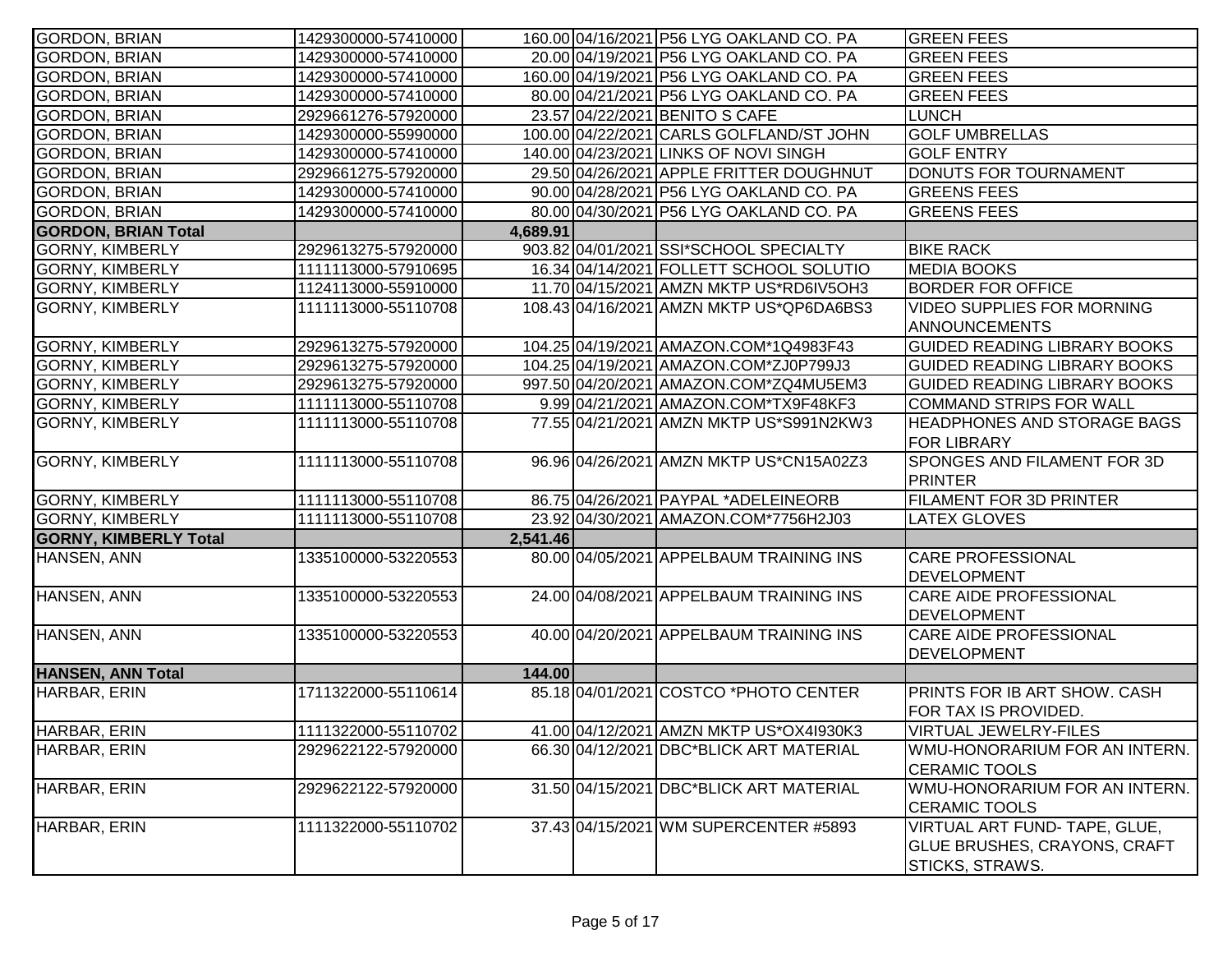| HARBAR, ERIN                    | 1111322000-55110702 |          | 37.89 04/20/2021 AMZN MKTP US*TF01J9JG3  | MAGIC GLOSS FOR JEWELRY CLASS                               |
|---------------------------------|---------------------|----------|------------------------------------------|-------------------------------------------------------------|
| HARBAR, ERIN                    | 1711322000-55110614 |          | 6.99 04/21/2021 WALGREENS #4454          | <b>PRINTS FOR IB ART SHOW</b>                               |
| HARBAR, ERIN                    | 1711322000-55110614 |          | 20.00 04/22/2021 WALGREENS #4454         | PRINTS FOR IB ART SHOW                                      |
| HARBAR, ERIN                    | 1711322000-55110614 |          | 28.00 04/23/2021 AMZN MKTP US*C72PY17L3  | HARDWARE FOR FRAMES FOR IB<br><b>ART SHOW</b>               |
| <b>HARBAR, ERIN Total</b>       |                     | 354.29   |                                          |                                                             |
| HAWKINS, STEPHANIE              | 1311800000-55110551 |          | 8.05 04/09/2021 TRACTOR SUPPLY CO #550   | <b>CORN FOR SENSORY TABLE</b>                               |
| <b>HAWKINS, STEPHANIE</b>       | 1311800000-55110551 |          | 9.58 04/19/2021 MICHAELS STORES 3744     | SHRINKY DINK PAPER FOR MOTHERS<br>DAY                       |
| HAWKINS, STEPHANIE              | 1311800000-55110551 |          | 9.98 04/22/2021 AMZN MKTP US*N41809IM3   | <b>PAINT PENS</b>                                           |
| <b>HAWKINS, STEPHANIE Total</b> |                     | 27.61    |                                          |                                                             |
| <b>HENDERSON, BETH</b>          | 1125200000-53610000 |          | 600.41 04/15/2021 IN * PRINT & MARKETING | <b>BANKING DEPOSIT BOOKS</b>                                |
| <b>HENDERSON, BETH Total</b>    |                     | 600.41   |                                          |                                                             |
| <b>HERTRICH, MARINA</b>         | 1124118000-57410000 |          | 12.99 04/12/2021 AMAZON PRIME*S29P18XA3  | <b>AMAZON PRIME</b>                                         |
| <b>HERTRICH, MARINA</b>         | 1111118000-55110708 |          | 19.99 04/12/2021 AMAZON.COM*MQ51X2HZ3    | MACDOUGALL TEACHING SUPPLIES                                |
| <b>HERTRICH, MARINA</b>         | 1124118000-55910000 |          | 13.99 04/14/2021 AMZN MKTP US*X023C3S83  | <b>BRICKEY OFFICE SUPPLIES</b>                              |
| <b>HERTRICH, MARINA</b>         | 1111118000-55110799 |          | 628.94 04/16/2021 AMZN MKTP US*9F2LE07K3 | CRICUT, HEAT PRESS & SUPPLIES                               |
| <b>HERTRICH, MARINA</b>         | 1111118712-55110000 |          | 12.90 04/16/2021 AMZN MKTP US*XA6FU54J3  | <b>WORLD LANGUAGE SUPPLIES (6TH</b><br>GRADE)               |
| <b>HERTRICH, MARINA</b>         | 1111118000-55110723 |          | 62.96 04/16/2021 J.W. PEPPER             | <b>MUSIC FOR ORCHESTRA</b>                                  |
| <b>HERTRICH, MARINA</b>         | 1111118712-55110000 |          | 21.00 04/19/2021 AMZN MKTP US*1U2UT86Z3  | <b>WORLD LANGUAGE TEACHING</b><br>SUPPLIES (6TH GRADE)      |
| <b>HERTRICH, MARINA</b>         | 1111118712-55110000 |          | 55.20 04/19/2021 AMZN MKTP US*936LH69O3  | <b>WORLD LANGUAGE TEACHING</b><br><b>SUPPLIES 6TH GRADE</b> |
| <b>HERTRICH, MARINA</b>         | 1111118712-55110000 |          | 228.58 04/19/2021 AMZN MKTP US*EG21X4NV3 | <b>WORLD LANGUAGE TEACHING</b><br>SUPPLIES (6TH GRADE)      |
| <b>HERTRICH, MARINA</b>         | 1111118000-53450000 |          | 10.00 04/19/2021 PADLET* PADLET SOFTWAR  | CAMPOS - PADLET                                             |
| <b>HERTRICH, MARINA</b>         | 1122218000-55310000 |          | 732.00 04/21/2021 FOLLETT SCHOOL SOLUTIO | <b>MEDIA CENTER BOOKS FROM</b><br>10/09/2019                |
| <b>HERTRICH, MARINA</b>         | 1111118712-55110000 |          | 25.80 04/22/2021 AMZN MKTP US*FF5A04C53  | <b>WORLD LANGUAGE TEACHING</b><br>SUPPLIES (6TH GRADE)      |
| <b>HERTRICH, MARINA</b>         | 1111118730-55110000 |          | 126.56 04/23/2021 STAPLS7329179428000001 | <b>SCIENCE INSTRUCTION SUPPLIES</b>                         |
| <b>HERTRICH, MARINA</b>         | 1111118000-55110727 |          | 824.43 04/28/2021 PHYSICAL EDUCATION EQU | <b>SPLIT - PHYSICAL EDUCATION</b><br>SUPPLIES (5TH & 6TH)   |
| <b>HERTRICH, MARINA</b>         | 1111118000-55110708 |          | 204.78 04/28/2021 PHYSICAL EDUCATION EQU | SPLIT - WANDELL PE TEACHING<br><b>SUPPLIES</b>              |
| <b>HERTRICH, MARINA</b>         | 1111118000-55110708 |          | 15.99 04/29/2021 AMAZON.COM*0K5V10D83    | <b>SLOAN TEACHING SUPPLIES</b>                              |
| <b>HERTRICH, MARINA</b>         | 1111118000-55110708 |          | 18.40 04/29/2021 AMZN MKTP US*6M6W96TR3  | <b>WELLOCK TEACHING SUPPLIES</b>                            |
| <b>HERTRICH, MARINA</b>         | 1111118000-55110708 |          | 20.62 04/30/2021 AMAZON.COM*3V11O7ZJ3    | <b>WELLOCK TEACHING SUPPLIES</b>                            |
| <b>HERTRICH, MARINA</b>         | 1111118000-55110708 |          | 5.99 04/30/2021 AMZN MKTP US*6Z4MI5AJ3   | <b>WELLOCK TEACHING SUPPLIES</b>                            |
| <b>HERTRICH, MARINA</b>         | 1111118000-55110708 |          | 15.53 04/30/2021 AMZN MKTP US*FP3WN0XJ3  | YUCHUCK TEACHING SUPPLIES                                   |
| <b>HERTRICH, MARINA</b>         | 1111118000-55110708 |          | 8.32 04/30/2021 AMZN MKTP US*HV5CG3TS3   | <b>WELLOCK TEACHING SUPPLIES</b>                            |
| <b>HERTRICH, MARINA Total</b>   |                     | 3,064.97 |                                          |                                                             |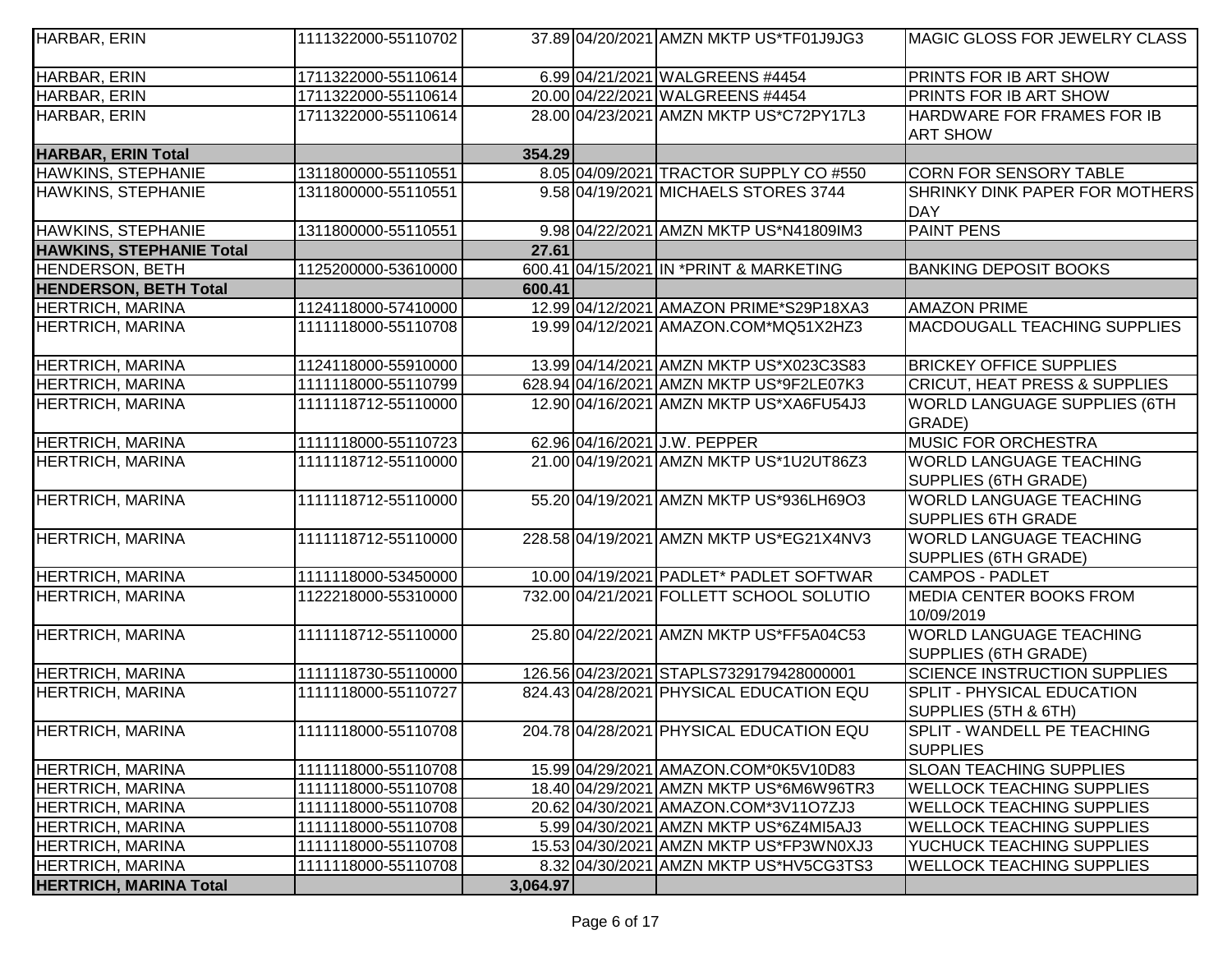| <b>HOLLY, SHEILA</b>        | 1123100000-53220000 |          | 270.00 04/09/2021 MICHIGANASS             | MASB SPRING INSTITUTE 2021,      |
|-----------------------------|---------------------|----------|-------------------------------------------|----------------------------------|
|                             |                     |          |                                           | KATHY HOOD, APRIL 16-17, 2021    |
| <b>HOLLY, SHEILA</b>        | 2929601275-57920000 |          | 94.28 04/19/2021 AVAS FLOWERS             | <b>ESB EMPLOYEE RELATIONS</b>    |
| <b>HOLLY, SHEILA Total</b>  |                     | 364.28   |                                           |                                  |
| <b>HOSKINS, DIANE</b>       | 2929625301-57920000 |          | 144.14 04/07/2021 BENITO S CAFE           | <b>STUDENT DINNER</b>            |
| <b>HOSKINS, DIANE</b>       | 2929625301-57920000 |          | 126.11 04/07/2021 LEVELUPPOTBELLY594285   | <b>STUDENT DINNER</b>            |
| <b>HOSKINS, DIANE</b>       | 2929625301-57920000 |          | 117.33 04/14/2021 BENITO S CAFE           | <b>STUDENT DINNER</b>            |
| <b>HOSKINS, DIANE</b>       | 2929625301-57920000 |          | 161.95 04/14/2021 LEVELUPPOTBELLY935332   | <b>REIMBURSEMENT FOR DOUBLE</b>  |
|                             |                     |          |                                           | <b>BILLING</b>                   |
| <b>HOSKINS, DIANE</b>       | 2929625301-57920000 |          | 144.82 04/14/2021 PANERA BREAD #608009 O  | <b>STUDENT MEAL ACT</b>          |
| <b>HOSKINS, DIANE</b>       | 1513200331-55110000 |          | 178.15 04/14/2021 STAPLS7328344062000001  | <b>TEACHING SUPPLY</b>           |
| <b>HOSKINS, DIANE</b>       | 2929625301-57920000 |          | 43.51 04/15/2021 MCDONALD'S F4853         | <b>STUDENT BFAST - ACT</b>       |
| <b>HOSKINS, DIANE</b>       | 2929625301-57920000 |          | 39.55 04/16/2021 MCDONALD'S F4853         | <b>STUDENT BREAKFAST - ACT</b>   |
| <b>HOSKINS, DIANE</b>       | 1513200331-55210000 |          | 5,901.59 04/19/2021 AWL*PEARSON EDUCATION | <b>ESL BOOKS</b>                 |
| <b>HOSKINS, DIANE</b>       | 1513200331-55110000 |          | 90.05 04/21/2021 AMAZON.COM*R84ZB2JD3     | <b>TEACHING SUPPLY</b>           |
| <b>HOSKINS, DIANE</b>       | 1513200331-55110000 |          | 15.69 04/21/2021   AMAZON.COM*UE3AJ3ZB3   | <b>TEACHING SUPPLY</b>           |
| <b>HOSKINS, DIANE</b>       | 2929625301-57920000 |          | 136.14 04/21/2021 BENITO S CAFE           | <b>STUDENT DINNER</b>            |
| <b>HOSKINS, DIANE</b>       | 1513200331-55110000 |          | 17.91 04/22/2021 AMZN MKTP US*IQ6E084J3   | <b>TEACHING SUPPLY</b>           |
| <b>HOSKINS, DIANE</b>       | 1513200331-55110000 |          | 38.99 04/22/2021 AMZN MKTP US*RZ6P39Cl3   | <b>TEACHING SUPPLY</b>           |
| <b>HOSKINS, DIANE</b>       | 2929625301-57920000 |          | 157.48 04/22/2021 LEVELUPPOTBELLY351309   | <b>STUDENT DINNER</b>            |
| <b>HOSKINS, DIANE</b>       | 2929625301-57920000 |          | 187.23 04/22/2021 SAMSCLUB.COM            | <b>DINNER SUPPLIES, VENDING</b>  |
| <b>HOSKINS, DIANE</b>       | 1513200331-55110000 |          | 23.04 04/22/2021 STAPLS7329082373000003   | <b>TEACHING SUPPLY</b>           |
| <b>HOSKINS, DIANE</b>       | 1513200331-55110000 |          | 63.20 04/23/2021 AMZN MKTP US*WO5VP9B43   | <b>TEACHING SUPPLY</b>           |
| <b>HOSKINS, DIANE</b>       | 2929625301-57920000 |          | 112.90 04/28/2021 BENITO S CAFE           | <b>STUDENT DINNER</b>            |
| <b>HOSKINS, DIANE</b>       | 1513200331-55110000 |          | 18.69 04/28/2021 STAPLS7329082373000001   | <b>TEACHER SUPPLY</b>            |
| <b>HOSKINS, DIANE</b>       | 2929625301-57920000 |          | 150.67 04/29/2021 BENITO S CAFE           | <b>STUDENT DINNER</b>            |
| <b>HOSKINS, DIANE</b>       | 1513200331-55110000 |          | 20.79 04/29/2021 STAPLS7329082373000002   | <b>TEACHER SUPPLY</b>            |
| <b>HOSKINS, DIANE Total</b> |                     | 7,566.03 |                                           |                                  |
| JANTZ, ANGELA               | 1111115000-55110799 |          | 78.36 04/20/2021 AMZN MKTP US*5M82Q3XQ3   | SPLIT - WOODEN ORGANIZER-        |
|                             |                     |          |                                           | <b>STUDENT MAILBOXES FOR 2ND</b> |
|                             |                     |          |                                           | <b>GRADE CLASS</b>               |
| JANTZ, ANGELA               | 1111115000-55110727 |          | 9.39 04/20/2021 AMZN MKTP US*5M82Q3XQ3    | SPLIT - NUMBER STICKERS FOR GYM  |
|                             |                     |          |                                           | <b>FLOOR (SOCIAL DISTANCING)</b> |
| <b>JANTZ, ANGELA Total</b>  |                     | 87.75    |                                           |                                  |
| JOB, STACEY                 | 1311800000-53220551 |          | 20.00 04/14/2021 APPELBAUM TRAINING INS   | <b>PRESCHOOL TRAINING</b>        |
| <b>JOB, STACEY</b>          | 1335100000-53220553 |          | 12.00 04/15/2021 APPELBAUM TRAINING INS   | <b>CARE TRAINING</b>             |
| JOB, STACEY                 | 1212252191-57910696 |          | 19.97 04/16/2021 AMAZON.COM*MF5MG9IR3     | <b>ECSE</b>                      |
| JOB, STACEY                 | 1335100000-53220553 |          | 20.00 04/16/2021 APPELBAUM TRAINING INS   | <b>CARE TRAINING</b>             |
| JOB, STACEY                 | 1311800000-53220551 |          | 20.00 04/21/2021 APPELBAUM TRAINING INS   | <b>PRESCHOOL TRAINING</b>        |
| JOB, STACEY                 | 1335100000-53220553 |          | 128.00 04/21/2021 APPELBAUM TRAINING INS  | <b>CARE TRAINING</b>             |
| <b>JOB, STACEY</b>          | 1335100000-53220553 |          | 12.00 04/22/2021 APPELBAUM TRAINING INS   | <b>CARE TRAINING</b>             |
| JOB, STACEY                 | 1311800000-53220551 |          | 12.00 04/23/2021 APPELBAUM TRAINING INS   | <b>PRESCHOOL TRAINING</b>        |
| JOB, STACEY                 | 1335100000-53220553 |          | 32.00 04/23/2021 APPELBAUM TRAINING INS   | <b>CARE TRAINING</b>             |
| <b>JOB, STACEY</b>          | 1311800000-53220551 |          | 56.00 04/26/2021 APPELBAUM TRAINING INS   | <b>PRESCHOOL TRAINING</b>        |
| JOB, STACEY                 | 1311800000-53220551 |          | 32.00 04/27/2021 APPELBAUM TRAINING INS   | <b>PRESCHOOL TRAINING</b>        |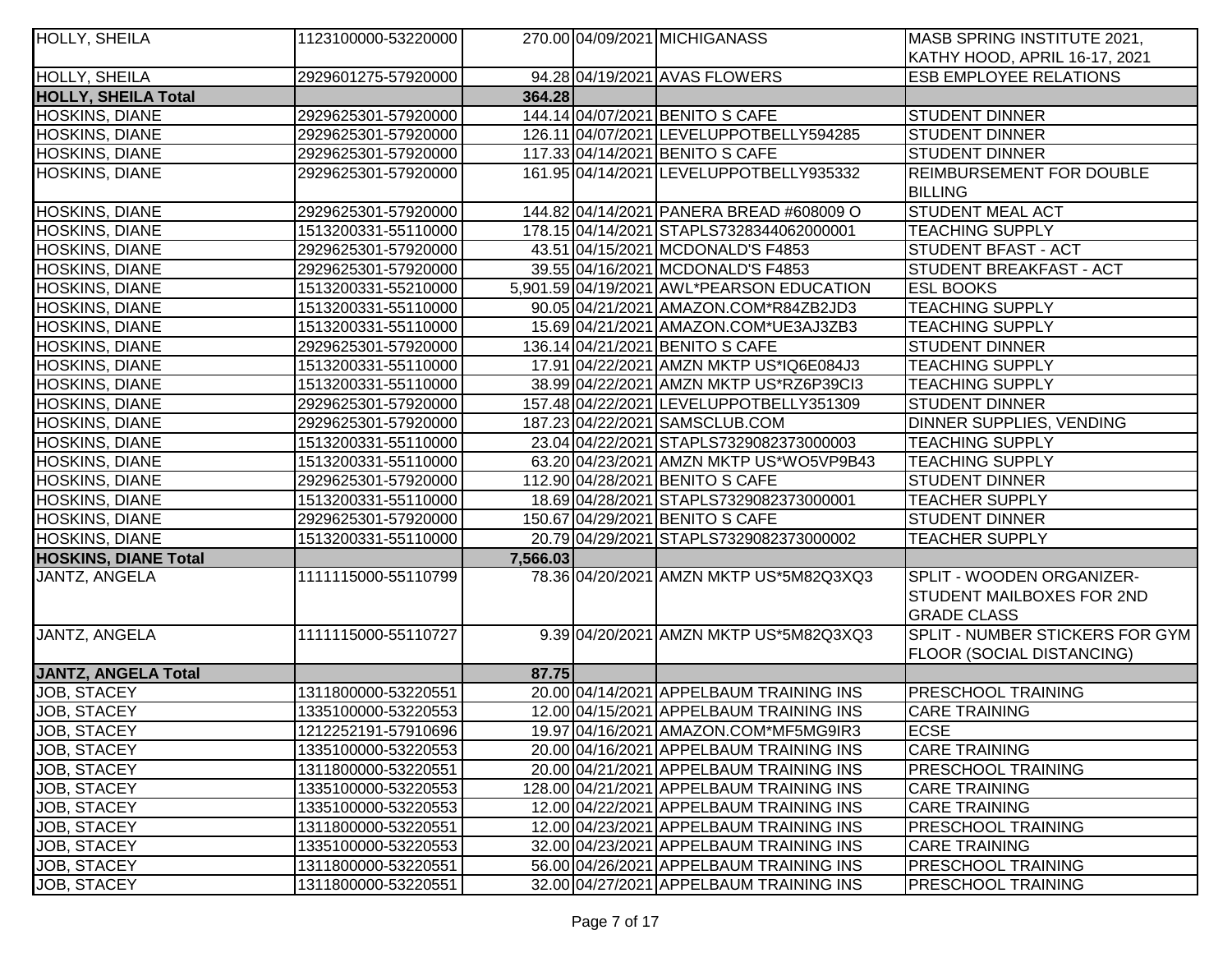| <b>JOB, STACEY</b>               | 1335100000-53220553 |          | 20.00 04/27/2021 APPELBAUM TRAINING INS    | <b>CARE TRAINING</b>                                             |
|----------------------------------|---------------------|----------|--------------------------------------------|------------------------------------------------------------------|
| <b>JOB, STACEY</b>               | 1311800000-53220551 |          | 294.00 04/27/2021 IMPACT PUBLICATIONS, I   | PRESCHOOL 2 HOUR TRAININGS                                       |
| JOB, STACEY                      | 1335100000-53220553 |          | 32.00 04/28/2021 APPELBAUM TRAINING INS    | <b>CARE TRAINING</b>                                             |
| JOB, STACEY                      | 1311800000-53220551 |          | 24.00 04/29/2021 APPELBAUM TRAINING INS    | <b>PRESCHOOL TRAINING</b>                                        |
| JOB, STACEY                      | 1335100000-53220553 |          | 24.00 04/29/2021 APPELBAUM TRAINING INS    | <b>CARE TRAINING</b>                                             |
| <b>JOB, STACEY</b>               | 1311800000-53220551 |          | 20.00 04/30/2021 APPELBAUM TRAINING INS    | <b>PRESCHOOL TRAINING</b>                                        |
| <b>JOB, STACEY Total</b>         |                     | 777.97   |                                            |                                                                  |
| <b>JORDAN, CHRISTOPHER</b>       | 1126122000-55992000 |          | 364.50 04/05/2021 R L DEPPMANN CO          | HS AHU F2 CIRCULATING PUMP                                       |
| <b>JORDAN, CHRISTOPHER</b>       | 1126101000-55992000 |          | 2,953.61 04/06/2021 DOWNRIVER REFRIG SUP C | ESB AHU REPAIR - DANFOSS DIGITAL<br><b>SCROLL COMPRESSOR</b>     |
| <b>JORDAN, CHRISTOPHER</b>       | 1126120000-55992000 |          | 52.92 04/08/2021 GRAINGER                  | MS FILTERS SIZE 12X16X1 WORK                                     |
| <b>JORDAN, CHRISTOPHER</b>       | 1126101000-55992000 |          |                                            | <b>ORDER 26053</b>                                               |
| <b>JORDAN, CHRISTOPHER</b>       |                     |          | 2,137.84 04/09/2021 THERMALNETICS, INC.    | <b>ESB COMPRESSOR INVERTER</b>                                   |
|                                  | 1126122000-55992000 |          | 657.34 04/19/2021 GRAINGER                 | HS LOWER EF B3 - MOTOR AND<br><b>FUSES</b>                       |
| <b>JORDAN, CHRISTOPHER</b>       | 1126122000-55992000 |          | 103.35 04/21/2021 GRAINGER                 | <b>HS EF MOTOR REPLACE</b>                                       |
| JORDAN, CHRISTOPHER              | 1126118000-55992000 |          | 55.79 04/22/2021 DOWNRIVER REFRIG SUP C    | NM6TH RTU 1 - V BELT AND OIL                                     |
| JORDAN, CHRISTOPHER              | 1126122000-55992000 |          | 46.90 04/29/2021 NATIONAL ENERGY CONTRO    | HS CHILLER - E AND F CHILLER 2 -<br><b>THERMOSTAT</b>            |
| <b>JORDAN, CHRISTOPHER Total</b> |                     | 6,372.25 |                                            |                                                                  |
| KINZER, GARY                     | 1128300000-57910000 |          | 45.56 04/15/2021 PANERA BREAD #600667 O    | LUNCH FOR AD INTERVIEWS FOR<br>PANELISTS.                        |
| <b>KINZER, GARY Total</b>        |                     | 45.56    |                                            |                                                                  |
| LALONDE, LUCAS                   | 2929622169-57920000 |          | 66.50 04/14/2021 THE HOME DEPOT #2737      | LUMBER FOR 2021 SPRING HS<br>MUSICAL                             |
| LALONDE, LUCAS                   | 2929622169-57920000 |          | 59.91 04/22/2021 THE HOME DEPOT #2737      | BLACK PAINT FOR 2021 SPRING<br>MUSICAL                           |
| LALONDE, LUCAS                   | 1129900000-55990000 |          | 169.10 04/26/2021 THE HOME DEPOT #2737     | <b>SCENE SHOP PAINT AND SUPPLIES</b><br><b>RESTOCK</b>           |
| <b>LALONDE, LUCAS Total</b>      |                     | 295.51   |                                            |                                                                  |
| LASH, NANCY                      | 1111114000-55110708 |          | 30.00 04/09/2021 SOUTHPAW ENTERPRISES I    | <b>CLASSROOM SUPPLY</b>                                          |
| LASH, NANCY                      | 2929614275-57920000 |          | 342.17 04/12/2021 FOLLETT SCHOOL SOLUTIO   | <b>MEDIA SUPPLY</b>                                              |
| <b>LASH, NANCY</b>               | 1124114000-55910000 |          | 35.90 04/14/2021 STAPLS7328253076000001    | OFFICE SUPPLY                                                    |
| <b>LASH, NANCY</b>               | 1124114000-55910000 |          | 23.65 04/14/2021 STAPLS7328322757000001    | OFFICE SUPPLY                                                    |
| LASH, NANCY                      | 1124114000-54910000 |          | 64.50 04/16/2021 WASTE INDUSTRIES - NON    | <b>SCHOOL RECYCLING</b>                                          |
| <b>LASH, NANCY</b>               | 1111114000-55110708 |          | 23.67 04/19/2021 STAPLS7328779587000001    | <b>CLASSROOM SUPPLY</b>                                          |
| LASH, NANCY Total                |                     | 519.89   |                                            |                                                                  |
| LOCRICCHIO, ANTHONY              | 1122500000-55990000 |          | 61.41 04/09/2021 AMAZON.COM*MT8Q40G03      | <b>WIRELESS ADAPTER</b>                                          |
| LOCRICCHIO, ANTHONY              | 1122500000-54120000 |          | 120.00 04/12/2021 PHONE CLINIC V           | IPAD SCREEN REPLACEMENT                                          |
| LOCRICCHIO, ANTHONY              | 1122500000-55990000 |          | 93.59 04/13/2021 AMZN MKTP US*8Z25T13A3    | JABRA SPEAK 410 CORDED<br><b>SPEAKERPHONE FOR SOFTPHONE</b>      |
| LOCRICCHIO, ANTHONY              | 1122500000-55990000 |          | 60.58 04/14/2021 AMZN MKTP US*RX4LX72Q3    | <b>BAG FOR JABRA SPEAKER. STAND</b><br><b>FOR JABRA SPEAKER.</b> |
| LOCRICCHIO, ANTHONY              | 1122500000-55990000 |          | 24.58 04/15/2021 AMZN MKTP US*9K73W5L33    | <b>SSD READER CONVERTER ADAPTER</b>                              |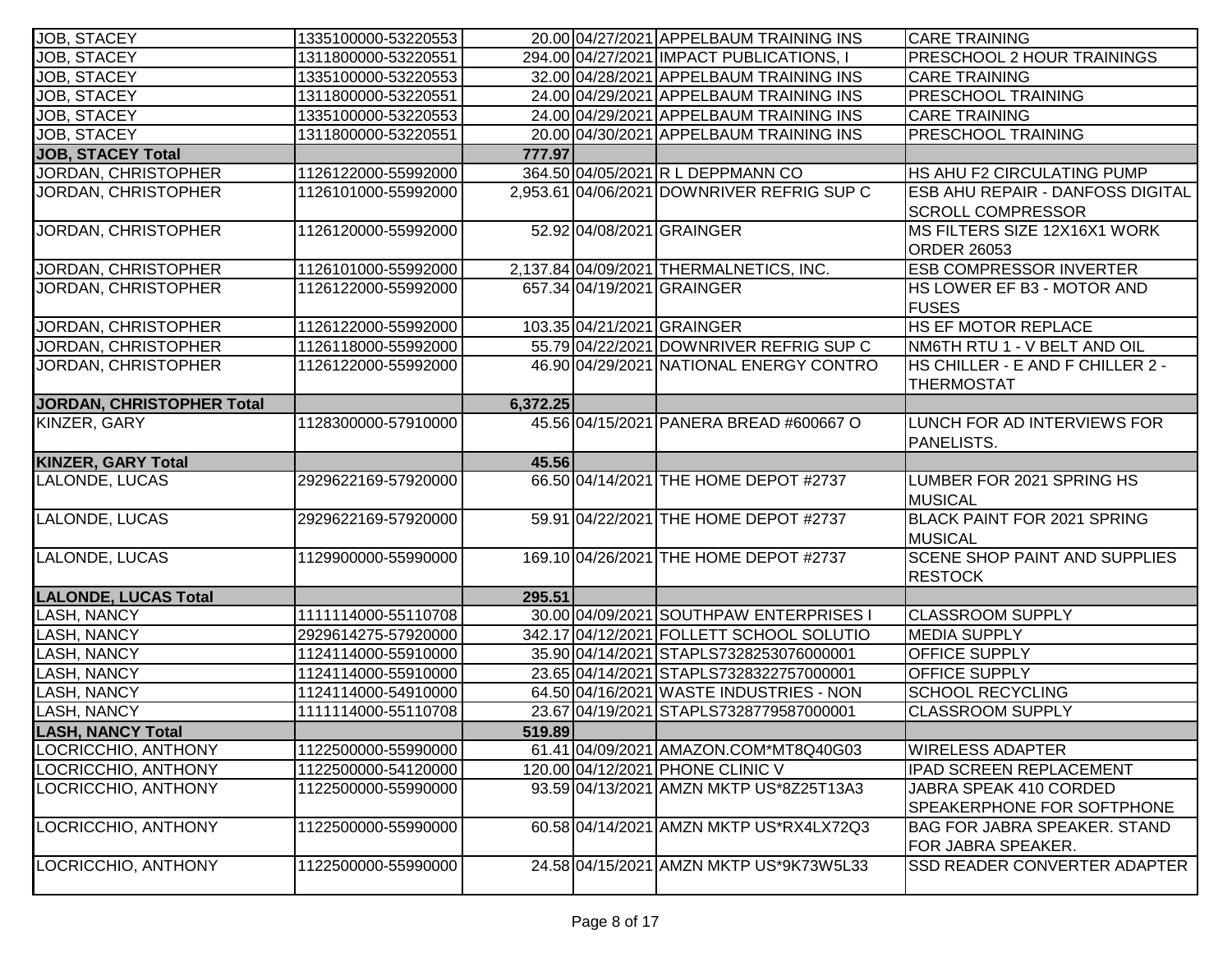| LOCRICCHIO, ANTHONY        | 1122500000-53450000 |          | 36.35 04/15/2021 TELZIO (117297)           | COVID-19. MENTAL HEALTH HOTLINE<br>FOR NCSD STUDENTS                                         |
|----------------------------|---------------------|----------|--------------------------------------------|----------------------------------------------------------------------------------------------|
| <b>LOCRICCHIO, ANTHONY</b> | 1122500000-55990000 |          | 9.99 04/19/2021 AMZN MKTP US               | RETURN OF ITEM NO LONER                                                                      |
|                            |                     |          |                                            | NEEDED.                                                                                      |
| LOCRICCHIO, ANTHONY        | 1122500000-55990000 |          | 245.00 04/19/2021 AMZN MKTP US*0Q7E65NE3   | USB-C TO USB-C CABLES FOR ADMIN<br><b>DUAL MONITOR SETUP</b>                                 |
| LOCRICCHIO, ANTHONY        | 1122500000-55910000 |          | 15.94 04/20/2021 AMAZON.COM*CK19H29R3      | <b>CLIPBOARDS FOR SPOT CHECKS</b>                                                            |
| <b>LOCRICCHIO, ANTHONY</b> | 1122500000-55990000 |          | 16.98 04/20/2021 AMZN MKTP US*QF1NK1FE3    | LIFEGOO 51PCS MINI MANUAL DRILL                                                              |
|                            |                     |          |                                            | KIT HAND DRILL - REPAIRS                                                                     |
| <b>LOCRICCHIO, ANTHONY</b> | 1122500000-55990000 |          | 43.04 04/22/2021 AMZN MKTP US              | <b>RETURN OF PARTS NO LONGER</b>                                                             |
|                            |                     |          |                                            | <b>NEEDED</b>                                                                                |
| LOCRICCHIO, ANTHONY        | 1122500000-55990000 |          | 714.00 04/22/2021 AMZN MKTP US*V45FQ3GX3   | 5 NEW REPLACEMENT FOR DELL<br>CHROMEBOOK 11 3100 2 IN 1 LCD<br>TOUCH SCREEN W/BEZEL ASSEMBLY |
| <b>LOCRICCHIO, ANTHONY</b> | 1122500000-55990000 |          | 314.50 04/27/2021 AMAZON.COM*0P9T21GM3     | 25 SURGE PROTECTORS FOR<br>ELEMENTARY SCHOOLS                                                |
| <b>LOCRICCHIO, ANTHONY</b> | 1122500000-54120000 |          | 150.95 04/27/2021 PHONE CLINIC V           | IPAD SCREEN REPLACEMENT AND<br><b>POWER BUTTON REPLACEMENT</b>                               |
| LOCRICCHIO, ANTHONY        | 1122500000-55990000 |          | 148.41 04/28/2021 AMZN MKTP US*EX9P21RU3   | 10 SURGE PROTECTORS.                                                                         |
| LOCRICCHIO, ANTHONY Total  |                     | 1,949.26 |                                            |                                                                                              |
| <b>NESMITH, RUSSELL</b>    | 1126160000-55992000 |          | 165.72 04/02/2021 BEST PLUMBING SPECIALT   | MTCE - PLUMBING SUPPLY -<br>HYDRANT REPAIR KIT                                               |
| <b>NESMITH, RUSSELL</b>    | 1126122000-55992000 |          | 44.06 04/02/2021 MARKS OUTDOOR POWER EQ    | <b>HS - TIRES FOR PITCHING MOUND</b>                                                         |
| <b>NESMITH, RUSSELL</b>    | 1126160000-55993000 |          | 28.00 04/02/2021 MARKS OUTDOOR POWER EQ    | <b>MTCE TRIMMER SHARPENED</b>                                                                |
| <b>NESMITH, RUSSELL</b>    | 1126160000-55992000 |          | 560.13 04/07/2021 BEST PLUMBING SPECIALT   | MTCE - PLUMBING STOCK - CLOSET<br>LOW CONSUPTION KIT; INSIDE<br><b>COVERS</b>                |
| <b>NESMITH, RUSSELL</b>    | 1126160000-55992000 |          | 149.88 04/12/2021 THE HOME DEPOT #2737     | <b>MTCE PLUMBING STOCK - PLASTIC</b><br>EL COMMERCIAL STA-TITE WHT                           |
| <b>NESMITH, RUSSELL</b>    | 1126160000-55992000 |          | 497.88 04/19/2021 BEST PLUMBING SPECIALT   | <b>IMTCE PLUMBING STOCK - ROYAL</b><br>DROP IN MASTER KIT                                    |
| <b>NESMITH, RUSSELL</b>    | 1126160000-54220000 |          | 1,276.88 04/22/2021 CHET S RENT ALL - NOVI | HS BOOM LIFT RENTAL TO PAINT<br>BASEBALL AND SOFTBALL FOUL<br><b>POLES</b>                   |
| <b>NESMITH, RUSSELL</b>    | 1126120000-55992000 |          | 35.94 04/22/2021 THE HOME DEPOT #2737      | <b>MS CAFETERIA</b>                                                                          |
| <b>NESMITH, RUSSELL</b>    | 1126160000-55993000 |          | 46.49 04/26/2021 NAPA AUTO M-2             | <b>IMTCE - BATTERY FOR LAWN MOWER</b>                                                        |
| <b>NESMITH, RUSSELL</b>    | 1126160000-54220000 |          | 38.42 04/28/2021 CHET S RENT ALL - NOVI    | HS RENTAL ALUMINUM LADDER-<br><b>OUTFIELD FOUL POSTS REPAIR</b>                              |
| <b>NESMITH, RUSSELL</b>    | 1126122000-55992000 |          | 234.90 04/28/2021 THE HOME DEPOT #2737     | HS FOUL POLES FOR SOFTBALL<br><b>FIELD</b>                                                   |
| <b>NESMITH, RUSSELL</b>    | 1126160000-54220000 |          | 247.76 04/29/2021 CHET S RENT ALL - OAK    | HS BOOM LIFT RENTAL DEPOSIT<br><b>RFUND FOR PAINTING BASEBALL</b><br><b>FOUL POLES</b>       |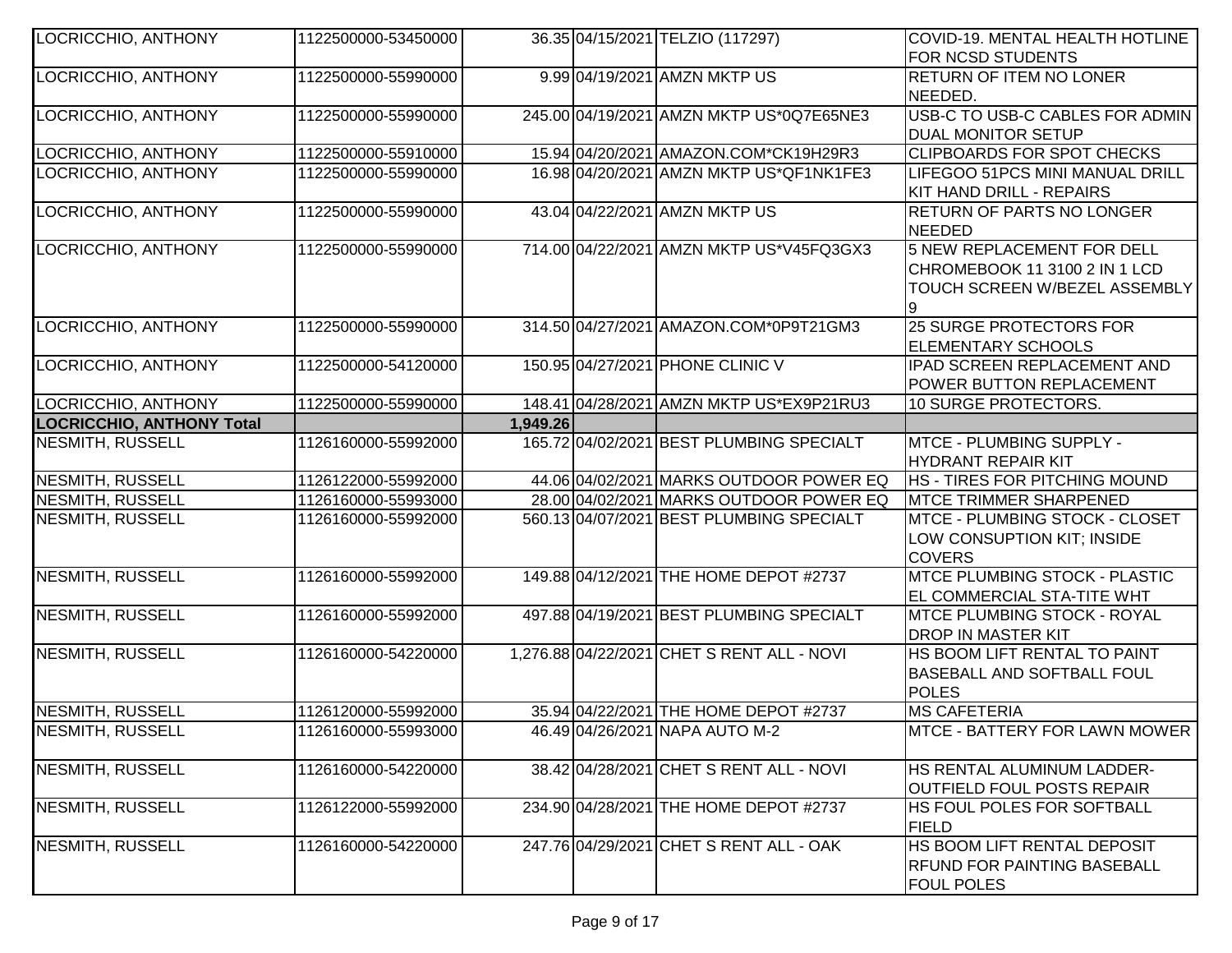| <b>NESMITH, RUSSELL</b>       | 1126160000-55992000 |          | 353.50 04/30/2021 BEST PLUMBING SPECIALT   | <b>IMTCE PLUMBING STOCK</b>                                                              |
|-------------------------------|---------------------|----------|--------------------------------------------|------------------------------------------------------------------------------------------|
| <b>NESMITH, RUSSELL</b>       | 1126160000-55730000 |          | 26.08 04/30/2021 NAPA AUTO M-2             | <b>MTCE NAPA CREDIT BALANCE ON</b>                                                       |
|                               |                     |          |                                            | <b>STMT APRIL 30TH</b>                                                                   |
| <b>NESMITH, RUSSELL Total</b> |                     | 3,157.96 |                                            |                                                                                          |
| PARK, CATHRYN                 | 1711111000-55110611 |          | 2,025.79 04/06/2021 SCHOLASTIC EDUCATION   | VO-SUMMER BOOK GIVEAWAY<br><b>BOOKS</b>                                                  |
| PARK, CATHRYN                 | 1711118000-55110611 |          | 1,383.42 04/07/2021 SCHOLASTIC EDUCATION   | SPLIT - NM SUMMER BOOK GIVEAWAY<br><b>BOOKS</b>                                          |
| PARK, CATHRYN                 | 1711112000-55110611 |          | 1,173.43 04/07/2021 SCHOLASTIC EDUCATION   | <b>SPLIT - OH SUMMER BOOK</b><br><b>GIVEAWAY BOOKS</b>                                   |
| PARK, CATHRYN                 | 1711113000-55110611 |          | 296.45 04/07/2021 SCHOLASTIC EDUCATION     | <b>SPLIT - NW SUMMER BOOK</b><br><b>GIVEAWAY BOOKS</b>                                   |
| PARK, CATHRYN                 | 1711115000-55110611 |          | 284.08 04/07/2021 SCHOLASTIC EDUCATION     | <b>SPLIT - DF SUMMER BOOK</b><br><b>GIVEAWAY BOOKS</b>                                   |
| PARK, CATHRYN                 | 1722100000-53450614 |          | 199.99 04/08/2021 IRECEIVABLES             | <b>FOLLETT HS/IB QUESTIONBANK</b><br>PHYSICS ANNUAL RENEWAL 4/30/21-<br>4/30/22          |
| PARK, CATHRYN                 | 1711115000-55110611 |          | 15.90 04/08/2021 SCHOLASTIC EDUCATION      | <b>DF - SUMMER BOOK GIVEAWAY</b><br><b>BOOKS</b>                                         |
| PARK, CATHRYN                 | 1711111000-55110611 |          | 160.50 04/09/2021 SCHOLASTIC EDUCATION     | SPLIT - VO - SUMMER BOOK<br><b>GIVEAWAY BOOKS</b>                                        |
| PARK, CATHRYN                 | 1711114000-55110611 |          | 27.28 04/09/2021 SCHOLASTIC EDUCATION      | SPLIT - PV - SUMMER BOOK<br><b>GIVEAWAY BOOKS</b>                                        |
| PARK, CATHRYN                 | 1711115000-55110611 |          | 70.57 04/09/2021 SCHOLASTIC EDUCATION      | SPLIT - DF - SUMMER BOOK<br><b>GIVEAWAY BOOKS</b>                                        |
| PARK, CATHRYN                 | 1711114000-55110611 |          | 369.27 04/12/2021 SCHOLASTIC EDUCATION     | <b>PV-SUMMER BOOK GIVEAWAY</b><br><b>BOOKS</b>                                           |
| PARK, CATHRYN                 | 1711114000-55110611 |          | 369.27 04/15/2021 SCHOLASTIC EDUCATION     | <b>PV-SUMMER BOOK GIVEAWAY</b><br><b>BOOKS</b>                                           |
| PARK, CATHRYN                 | 1722100000-55910611 |          | 664.90 04/21/2021 CDW GOVT #B966663        | <b>PURCHASED MICROPHONES TO</b><br><b>ENABLE THE LAUNCH OF</b><br><b>SOUNDTRAP</b>       |
| PARK, CATHRYN                 | 1711118000-53190777 |          | 2,342.90 04/26/2021 IN *ECA SCIENCE KIT SE | FINAL PYNT FOR SCIENCE KITS                                                              |
| <b>PARK, CATHRYN Total</b>    |                     | 9,383.75 |                                            |                                                                                          |
| POHLONSKI, EMILY              | 1111322730-55110000 |          | 743.36 04/14/2021 BIO RAD LABORATORIES     | <b>GENETICS KITS</b>                                                                     |
| POHLONSKI, EMILY              | 2929622190-57920000 |          | 119.00 04/19/2021 AMAZON PRIME*OK3LG2QJ3   | HOSA PRIME MEMBERSHIP FEE                                                                |
| POHLONSKI, EMILY              | 2929622190-57920000 |          | 40.11104/26/20211OLGA'S KITCHEN #609-O     | <b>HOSA STATES LUNCH</b>                                                                 |
| <b>POHLONSKI, EMILY Total</b> |                     | 902.47   |                                            |                                                                                          |
| RONNING, ADAM                 | 1111220000-55110723 |          | 383.37 04/06/2021 J.W. PEPPER              | MUSIC, SCORES, AND SOLO BOOKS<br>FOR UPCOMING CONCERTS AND<br><b>EVENTS</b>              |
| RONNING, ADAM                 | 2929620239-57920000 |          | 248.09 04/29/2021 J.W. PEPPER              | <b>FLUTE AND INSTRUMENTAL</b><br><b>IMUSICIAN MASKS FOR IN-PERSON</b><br><b>STUDENTS</b> |
| <b>RONNING, ADAM Total</b>    |                     | 631.46   |                                            |                                                                                          |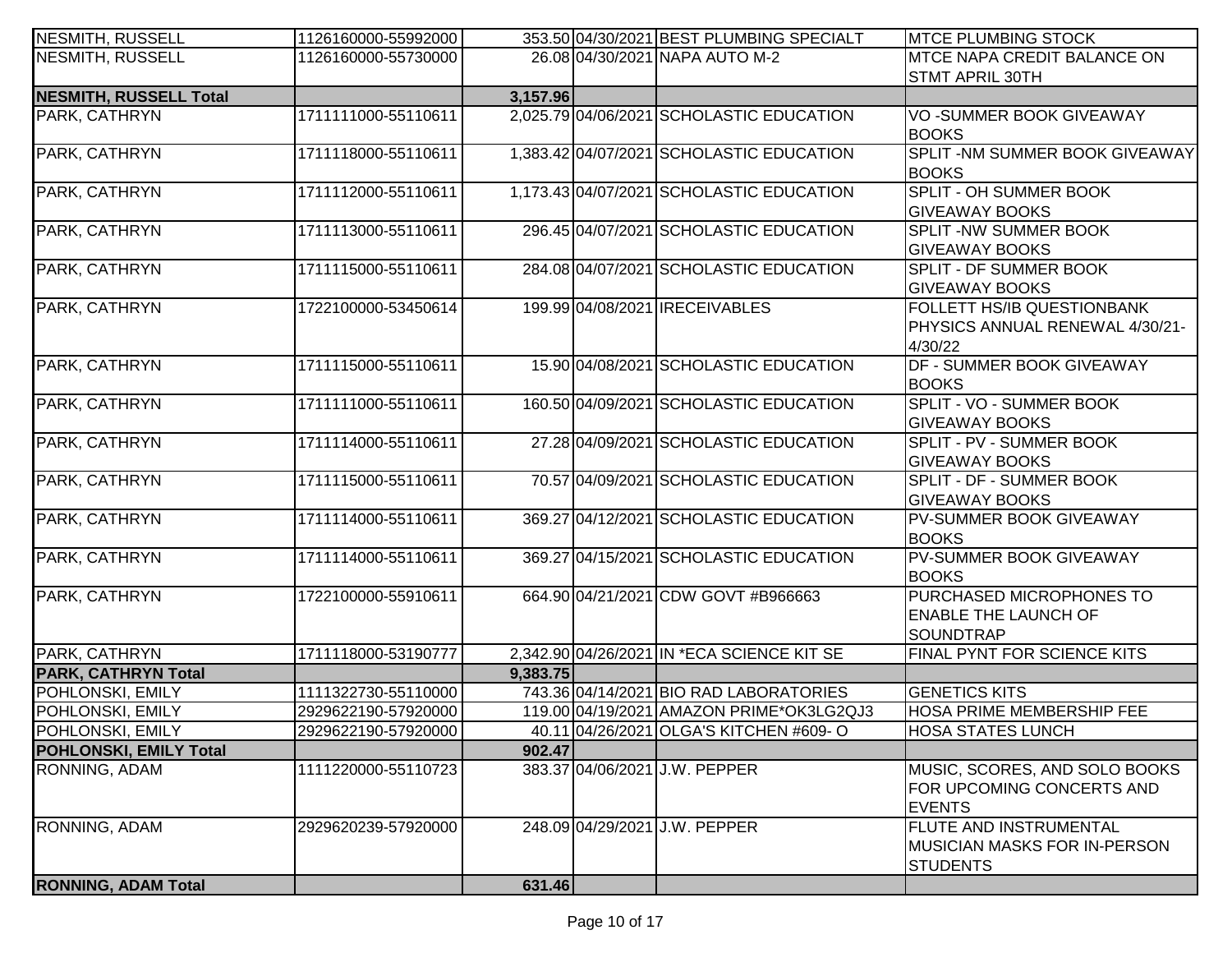| <b>ROSS, NICOLE</b>             | 2929622129-57920000 |          | 145.60 04/15/2021 HALL OF FAME DANCE     | <b>ADDITIONAL DANCE</b>                                  |
|---------------------------------|---------------------|----------|------------------------------------------|----------------------------------------------------------|
| ROSS, NICOLE                    | 2929622129-57920000 |          | 582.40 04/15/2021 HALL OF FAME DANCE     | <b>ADDITIONAL DANCES</b>                                 |
| ROSS, NICOLE                    | 2929622129-57920000 |          | 32.97 04/21/2021 AE OUTF ONLINE00029538  | <b>TAX REFUND</b>                                        |
| ROSS, NICOLE                    | 2929622129-57920000 |          | 420.00 04/22/2021 HALLOFFAMEDANC-F9E74T1 | <b>ADDITIONAL DANCES</b>                                 |
| ROSS, NICOLE                    | 1111322000-55110720 |          | 688.85 04/23/2021 WEISSMAN'S THEATRICAL  | <b>DANCE COSTUMES</b>                                    |
| <b>ROSS, NICOLE</b>             | 1111322000-55110720 |          | 53.75 04/30/2021 DINN BROS INCINTERNET   | NAME PLATES FOR HALL OF FAME<br>DANCE PLAQUE IN SHOWCASE |
| <b>ROSS, NICOLE Total</b>       |                     | 1,857.63 |                                          |                                                          |
| RUDY, MICHELLE                  | 1311800000-55110551 |          | 17.73 04/09/2021 MICHAELS #9490          | CANVAS AND PAINTS FOR MOTHER'S<br><b>DAY GIFTS</b>       |
| RUDY, MICHELLE                  | 1311800000-55110551 |          | 3.19 04/09/2021 MICHAELS #9490           | <b>RIBBON FOR MOTHER'S DAY GIFTS</b>                     |
| <b>RUDY, MICHELLE Total</b>     |                     | 20.92    |                                          |                                                          |
| RUTKOWSKI, MELANIE              | 1100000000-11925000 |          | 8,177.00 04/08/2021 PIONEER VALLEY BOOKS | <b>EARLY LITERACY MATERIALS FOR</b><br><b>LEO COACH</b>  |
| RUTKOWSKI, MELANIE              | 1722100000-55910611 |          | 13.77 04/13/2021 AMAZON.COM*RK81P3553    | PACKING TAPE FOR OOA                                     |
| <b>RUTKOWSKI, MELANIE Total</b> |                     | 8,190.77 |                                          |                                                          |
| SAMMUT, CHRISTINA               | 2929641355-57920000 |          | 28.23 04/20/2021 WAL-MART #5048          | <b>CLASSROOM MATERIALS</b>                               |
| SAMMUT, CHRISTINA               | 2929641355-57920000 |          | 27.50 04/26/2021 SP * INSECT LORE        | <b>CLASSROOM MATERIALS</b>                               |
| <b>SAMMUT, CHRISTINA Total</b>  |                     | 55.73    |                                          |                                                          |
| SATTERFIELD, EMILY              | 1212252191-55110000 |          | 6.50 04/30/2021 SCHOLASTIC, INC.         | <b>BOOKS FOR KIDS</b>                                    |
| <b>SATTERFIELD, EMILY Total</b> |                     | 6.50     |                                          |                                                          |
| SCHULZ, STEPHANIE               | 1311800000-55110551 |          | 4.75 04/15/2021 AMZN MKTP US*6P1DT3U23   | <b>CLASSROOM SUPPLIES</b>                                |
| SCHULZ, STEPHANIE               | 1311800000-55110551 |          | 49.90 04/19/2021 AMZN MKTP US*AX1SI2MS3  | <b>CLASSROOM SUPPLIES</b>                                |
| <b>SCHULZ, STEPHANIE</b>        | 1311800000-55110551 |          | 41.58 04/21/2021 AMZN MKTP US*XB13767S3  | <b>CLASSROOM SUPPLIES</b>                                |
| <b>SCHULZ, STEPHANIE</b>        | 1311800000-55110551 |          | 11.00 04/26/2021 DOLLAR TREE             | MOTHER'S DAY SUPPLIES                                    |
| <b>SCHULZ, STEPHANIE</b>        | 1311800000-55110551 |          | 42.00 04/26/2021 DOLLARTREE              | MOTHER'S DAY SUPPLIES AND END<br>OF THE YEAR GIFTS       |
| <b>SCHULZ, STEPHANIE</b>        | 1311800000-55110551 |          | 7.00 04/26/2021 DOLLARTREE               | MOTHER'S DAY SUPPLIES                                    |
| <b>SCHULZ, STEPHANIE</b>        | 2929641352-57920000 |          | 324.06 04/27/2021 OTC BRANDS INC         | SUMMER CAMP SUPPLIES AND<br><b>CRAFTS</b>                |
| <b>SCHULZ, STEPHANIE Total</b>  |                     | 480.29   |                                          |                                                          |
| <b>SCHURIG, CLAIRE</b>          | 1111322724-55110000 |          | 42.90 04/16/2021 J.W. PEPPER             | <b>MUSIC FOR SPRING.</b>                                 |
| <b>SCHURIG, CLAIRE</b>          | 1111322724-55110000 |          | 12.14 04/16/2021 J.W. PEPPER             | MUSIC FOR SPRING CONCERT.                                |
| SCHURIG, CLAIRE                 | 1111322724-55110000 |          | 48.75 04/16/2021 PAYPAL *ORDERS          | <b>MUSIC FOR SPRING.</b>                                 |
| <b>SCHURIG, CLAIRE</b>          | 1111322724-55110000 |          | 8.59 04/19/2021 J.W. PEPPER              | <b>MUSIC FOR SPRING.</b>                                 |
| <b>SCHURIG, CLAIRE</b>          | 1111322724-55110000 |          | 2.50 04/20/2021 J.W. PEPPER              | <b>MUSIC FOR SPRING.</b>                                 |
| <b>SCHURIG, CLAIRE</b>          | 1111322724-55110000 |          | 10.00 04/23/2021 PAYPAL *SINGBDWAY       | MUSIC FOR SPRING.                                        |
| <b>SCHURIG, CLAIRE Total</b>    |                     | 124.88   |                                          |                                                          |
| <b>SCHYPINSKI, RACHEL</b>       | 2929622186-57920000 |          | 359.00 04/27/2021 MEADOWBROOK ICE CREAM  | <b>STAFF APPRECIATION</b>                                |
| <b>SCHYPINSKI, RACHEL</b>       | 2929622186-57920000 |          | 240.00 04/30/2021 KROGER #361            | GIFT CARDS FOR SPONSORS AND<br><b>GOOSECHASE WINNERS</b> |
| <b>SCHYPINSKI, RACHEL Total</b> |                     | 599.00   |                                          |                                                          |
| <b>SHAFER, RACHELLE</b>         | 1111112000-55110708 |          | 26.98 04/08/2021 AMZN MKTP US*W58WL1V93  | <b>MASSEY CLASSROOM BUDGET</b>                           |
| SHAFER, RACHELLE                | 1111112000-55110708 |          | 37.95 04/13/2021 AMZN MKTP US*ME6288703  | K. DEINEK CLASSROOM BUDGET                               |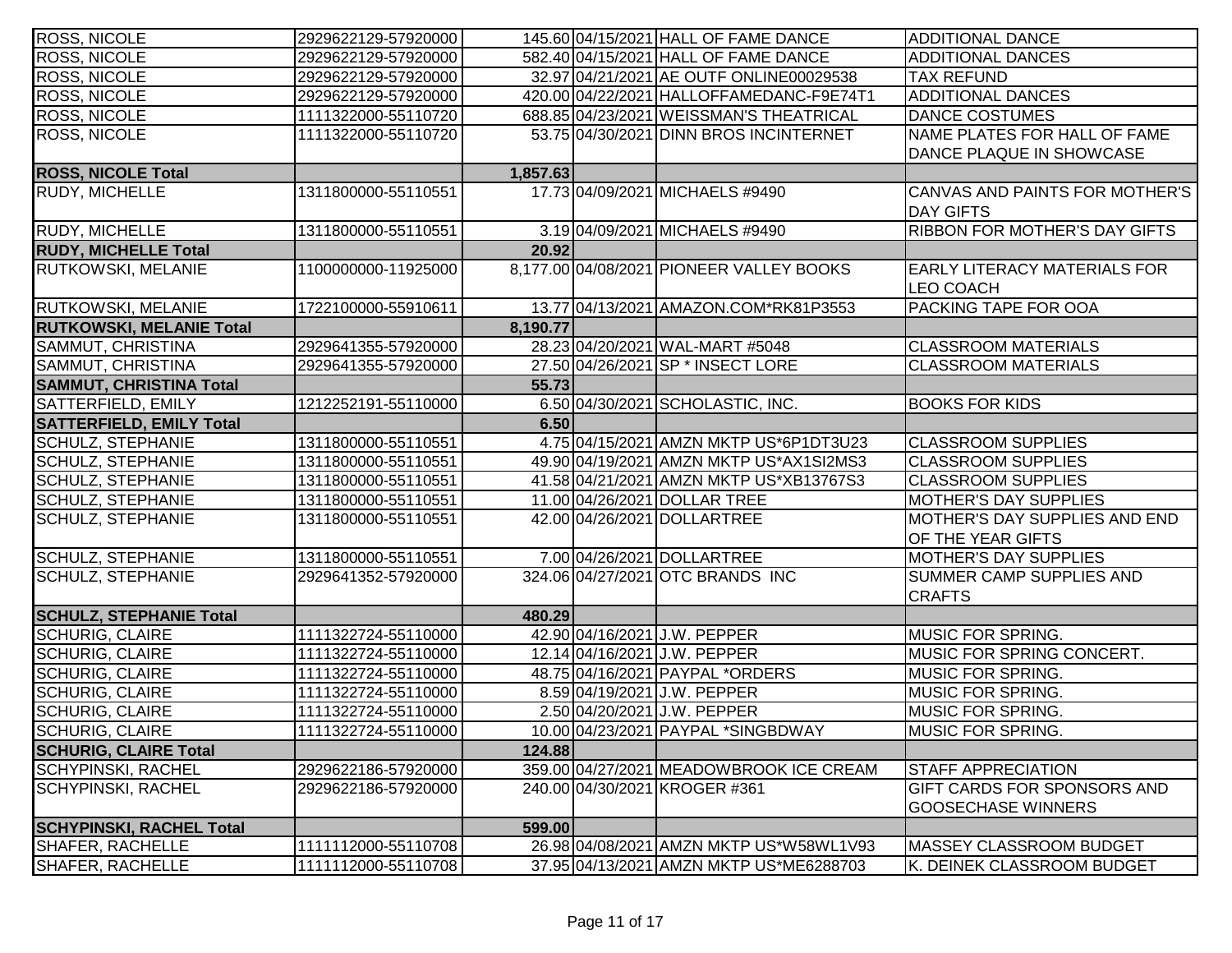| SHAFER, RACHELLE                   | 2929612271-57920000 |        |                         | 52.50 04/14/2021 TARGET.COM *              | <b>BABY SHOWER GIFT FOR PHELAN</b> |
|------------------------------------|---------------------|--------|-------------------------|--------------------------------------------|------------------------------------|
|                                    |                     |        |                         |                                            | AND RYAN.                          |
| SHAFER, RACHELLE                   | 2929612271-57920000 |        |                         | 52.99 04/15/2021 TARGET.COM *              | PHELAN AND RYAN BABY SHOWER        |
|                                    |                     |        |                         |                                            | <b>GIFT</b>                        |
| SHAFER, RACHELLE                   | 2929612271-57920000 |        |                         | 21.19 04/15/2021 TARGET.COM *              | PHELAN AND RYAN'S BABY SHOWER      |
|                                    |                     |        |                         |                                            | <b>GIFT</b>                        |
| SHAFER, RACHELLE                   | 2929612271-57920000 |        |                         | 58.68 04/22/2021 DYNAMIC FLOWERS OF ROY    | <b>FLOWERS FOR B. ZIMMERMAN.</b>   |
|                                    |                     |        |                         |                                            | SURGERY                            |
| SHAFER, RACHELLE                   | 1111112000-55110708 |        |                         | 53.22 04/23 2021 AMZN MKTP US*HQ9H44343    | KINDERGARTEN TEACHERS-PAINT        |
| SHAFER, RACHELLE                   | 1111112000-55110708 |        |                         | 82.91 04/28/2021 AMAZON.COM*107F87W63      | J. CHRISTEN CLASSROOM BUDGET       |
| SHAFER, RACHELLE                   | 1111112000-55110708 |        |                         | 30.97 04/28/2021 AMAZON.COM*8G5RN1BB3      | KINDERGARTEN TEACHER-MARKERS       |
|                                    |                     |        |                         |                                            |                                    |
| SHAFER, RACHELLE                   | 2929612275-57920000 |        |                         | 87.12 04/28/2021 AMAZON.COM*O64048O53      | COFFEE FOR THE OFFICE/STAFF        |
| <b>SHAFER, RACHELLE Total</b>      |                     | 504.51 |                         |                                            |                                    |
| SIPPLE, GEORGE                     | 1100000759-11921000 |        | 190.00 04/27/2021 NSPRA |                                            | <b>NSPRA REGISTRATION</b>          |
| SIPPLE, GEORGE                     | 1128200000-57410000 |        |                         | 448.00 04/27/2021 SQ *LIVINGSTON GATHERI   | <b>NSPRA REGISTRATION</b>          |
| <b>SIPPLE, GEORGE Total</b>        |                     | 638.00 |                         |                                            |                                    |
| SOUTHWORTH, ANGELA                 | 1111220706-55910000 |        |                         | 9.99 04/09/2021 APPLE.COM/BILL             | PASSING TIME MUSIC                 |
| <b>SOUTHWORTH, ANGELA Total</b>    |                     | 9.99   |                         |                                            |                                    |
| SOVEL, SHEILA                      | 2929641355-57920000 |        |                         | 5.80 04/07/2021 AMZN MKTP US*OM1DK1Y63     | <b>VIRTUAL TEACHING SUPPLIES</b>   |
| SOVEL, SHEILA                      | 2929641355-57920000 |        |                         | 34.82 04/07/2021 AMZN MKTP US*QM8XA2JB3    | <b>VIRTUAL CLASSROOM TEACHING</b>  |
|                                    |                     |        |                         |                                            | <b>SUPPLIES</b>                    |
| SOVEL, SHEILA                      | 2929641355-57920000 |        |                         | 63.35 04/08/2021 MICHAELS #9490            | <b>END OF THE YEAR VIRTUAL</b>     |
|                                    |                     |        |                         |                                            | <b>TEACHING SUPPLIES</b>           |
| SOVEL, SHEILA                      | 2929641355-57920000 |        |                         | 18.00 04/13/2021 AMZN MKTP US*Q88FX8Y13    | <b>VIRTUAL CLASSROOM SUPPLIES</b>  |
| SOVEL, SHEILA                      | 2929641355-57920000 |        |                         | 19.58 04/14/2021 MICHAELS STORES 2071      | <b>VIRTUAL CLASSROOM SUPPLIES</b>  |
| SOVEL, SHEILA                      | 2929641355-57920000 |        |                         | 16.95 04/16/2021 AMZN MKTP US*YS90L11S3    | <b>VIRTUAL CLASSROOM SUPPLIES</b>  |
| SOVEL, SHEILA                      | 2929641355-57920000 |        |                         | 26.20 04/23/2021 AMAZON.COM*W160G5PG3      | <b>VIRTUAL CLASSROOM SUPPLIES</b>  |
| <b>SOVEL, SHEILA Total</b>         |                     | 184.70 |                         |                                            |                                    |
| <b>STORM, KERI</b>                 | 1311800000-55110551 |        |                         | 32.97 04/08/2021 AMZN MKTP US*U14F81WX3    | <b>PROJECT SUPPLIES</b>            |
| STORM, KERI                        | 1311800000-55110551 |        |                         | 41.34 04/19/2021 DOLLAR TREE               | END OF YEAR MATERIALS              |
| STORM, KERI                        | 1311800000-55110551 |        |                         | 4.00 04/29/2021 DOLLAR TREE                | <b>CRAFT SUPPLIES</b>              |
| STORM, KERI                        | 1311800000-55110551 |        | 27.89 04/29/2021 TARGET | 00022079                                   | END OF YEAR MATERIALS              |
| <b>STORM, KERI Total</b>           |                     | 106.20 |                         |                                            |                                    |
| THEOPHELIS, ANASTASIA              | 1221600000-55110041 |        |                         | 63.75 04/13/2021 SP * MHS: MULTI-HEALTH    | <b>SSW PROTOCOLS</b>               |
| THEOPHELIS, ANASTASIA              | 1212200000-53190000 |        |                         | 243.25 04/15/2021 ARGOTRANS SINV-35118     | ONLINE TRANSLATOR FOR IEP          |
|                                    |                     |        |                         |                                            | <b>MEETINGS</b>                    |
| THEOPHELIS, ANASTASIA              | 1221600000-55110041 |        |                         | 160.00 04/21/2021 AWL*PEARSON EDUCATION    | <b>SSW PROTOCOLS</b>               |
| THEOPHELIS, ANASTASIA              | 1221600000-55110041 |        |                         | 8.50 04/23/2021 SP * MHS: MULTI-HEALTH     | <b>SSW PROTOCOLS</b>               |
| THEOPHELIS, ANASTASIA              | 1221600000-55110041 |        |                         | 4.00 04/30/2021 SP * MHS: MULTI-HEALTH     | <b>SSW PROTOCOLS</b>               |
| <b>THEOPHELIS, ANASTASIA Total</b> |                     | 479.50 |                         |                                            |                                    |
| TURNER, NANCY                      | 1126160000-57410000 |        |                         | 1,875.00 04/06/2021 ARCH ENVIRONMENTAL GRO | <b>DISTRICT AHERA COMPLIANCE</b>   |
|                                    |                     |        |                         |                                            | SERVICES FOR JAN - JUNE 2021       |
| TURNER, NANCY                      | 1126160000-53840000 |        |                         | 772.16 04/06/2021 ARCH ENVIRONMENTAL GRO   | <b>DISTRICT WIDE MEDICAL WASTE</b> |
|                                    |                     |        |                         |                                            | <b>REMOVAL - SHARPS CONTAINER</b>  |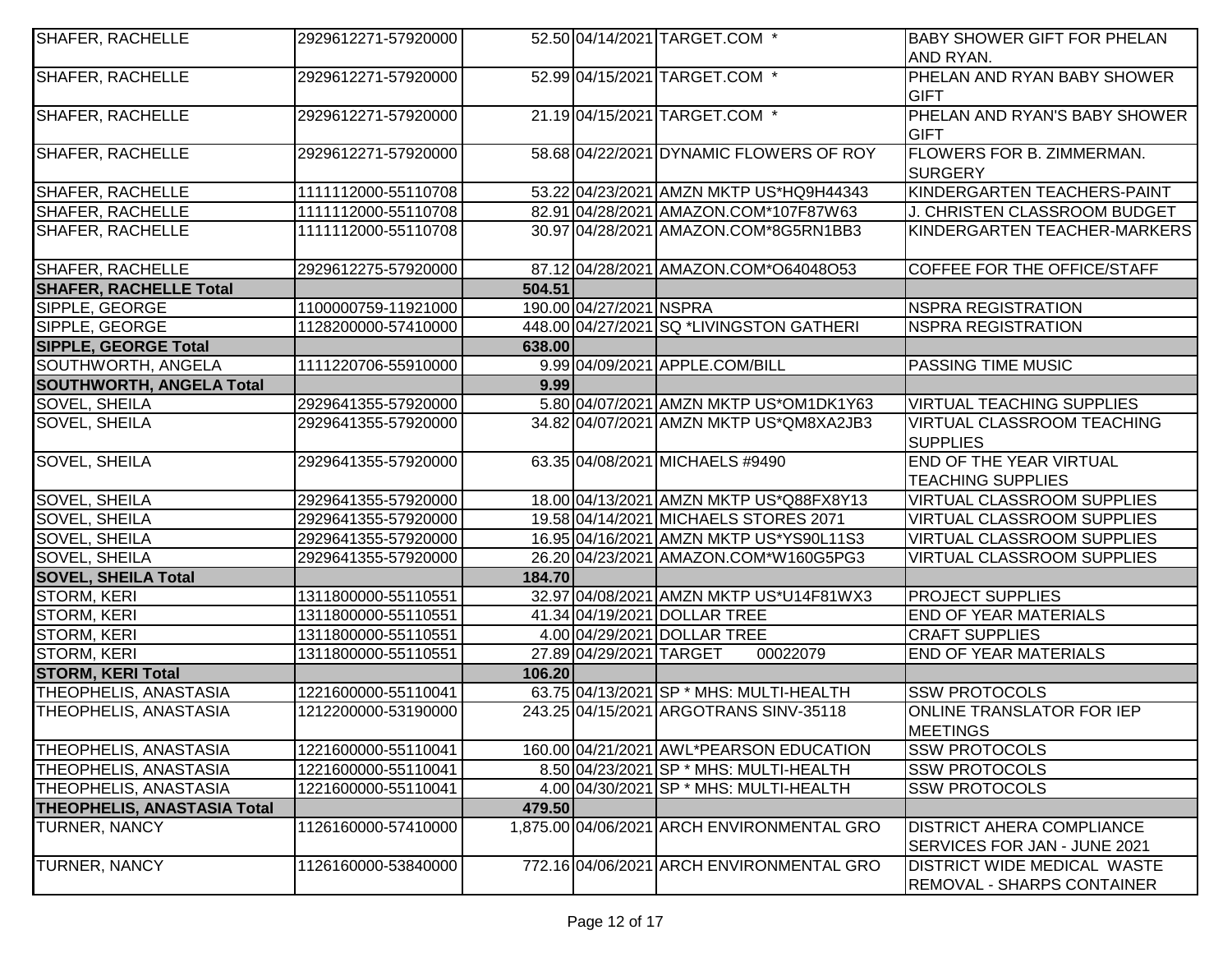| <b>TURNER, NANCY</b> | 1126122000-55990000 |  | 237.90 04/06/2021 LEONARDS SYRUPS          | <b>HS POOL CO2 BULK</b>               |
|----------------------|---------------------|--|--------------------------------------------|---------------------------------------|
| TURNER, NANCY        | 1126600000-54910000 |  | 58.32 04/06/2021 PROTECTION ONE ALARM      | <b>ECEC ALARM SYSTEM</b>              |
| TURNER, NANCY        | 1126100000-54910829 |  | 7,135.34 04/07/2021 ARCH ENVIRONMENTAL GRO | <b>DISTRICT STORM WATER MGT AND</b>   |
|                      |                     |  |                                            | CONSTRUCTION DOCUMENTS FOR            |
|                      |                     |  |                                            | <b>DISTR STORM H2O MGT</b>            |
| <b>TURNER, NANCY</b> | 1126160000-55710000 |  | 250.78 04/07/2021 CORRIGAN OIL #2 - BRI    | MTCE FUEL ETHANOL 122.30 GROSS        |
| TURNER, NANCY        | 1126160000-55710000 |  | 225.88 04/07/2021 CORRIGAN OIL #2 - BRI    | MTCE FUEL ETHANOL 100.4 GROSS         |
| TURNER, NANCY        | 1126115000-54110000 |  | 358.59 04/07/2021 DE-CAL INC               | <b>DF - REPLACED THE FAULTY HIGH</b>  |
|                      |                     |  |                                            | <b>GAS PRESSURE SWITCH ON BOILER</b>  |
|                      |                     |  |                                            | #1 AND RETRESTED                      |
| <b>TURNER, NANCY</b> | 1126115000-54110000 |  | 1,481.30 04/07/2021 DE-CAL INC             | DF - CSD1 TESTING ON BOILER #1        |
| TURNER, NANCY        | 1126120000-54110000 |  | 1,401.80 04/07/2021 DE-CAL INC             | MS - CSD1 TESTING ON BOILER #1        |
| TURNER, NANCY        | 1126113000-54110000 |  | 521.80 04/07/2021 DE-CAL INC               | NW- CSD1 TESTING ON BOILER #1         |
| TURNER, NANCY        | 1126113000-54120000 |  | 175.00 04/07/2021 FIRE SYSTEMS OF MICHIG   | NW ANSUL KITCHEN INSPECTION           |
| TURNER, NANCY        | 1126103000-54120000 |  | 370.00 04/07/2021 FIRE SYSTEMS OF MICHIG   | <b>ITC ANSUL KITCHEN INSPECTION</b>   |
| TURNER, NANCY        | 1126122000-54120000 |  | 225.00 04/07/2021 FIRE SYSTEMS OF MICHIG   | HS CONCESSION ANSUL KITCHEN           |
|                      |                     |  |                                            | <b>INSPECTION</b>                     |
| <b>TURNER, NANCY</b> | 1126152000-54120000 |  | 175.00 04/07/2021 FIRE SYSTEMS OF MICHIG   | <b>ECEC ANSUL KITCHEN INSPECTION</b>  |
| <b>TURNER, NANCY</b> | 1126122000-54120000 |  | 275.00 04/07/2021 FIRE SYSTEMS OF MICHIG   | <b>HS ANSUL KITCHEN INSPECTION</b>    |
| TURNER, NANCY        | 4345600000-56410958 |  | 5,381.17 04/07/2021 SQ *POWER CONSTRUCTION | <b>DISTRICT PLUGS FOR NEW COPIERS</b> |
| TURNER, NANCY        | 1126115000-55993000 |  | 2,790.00 04/07/2021 SUPERIOR GROUNDCOVER,  | DF MULCH FOR LANDSCAPE                |
| <b>TURNER, NANCY</b> | 1126152000-55993000 |  | 930.00 04/07/2021 SUPERIOR GROUNDCOVER,    | ECEC MULCH FOR LANDSCAPE              |
| TURNER, NANCY        | 1126120000-55993000 |  | 1,860.00 04/07/2021 SUPERIOR GROUNDCOVER,  | <b>MS MULCH FOR LANDSCAPE</b>         |
| TURNER, NANCY        | 1126122000-55993000 |  | 4,185.00 04/07/2021 SUPERIOR GROUNDCOVER,  | HS MULCH FOR LANDSCAPE                |
| TURNER, NANCY        | 1126122000-54110000 |  | 1,980.00 04/08/2021 POWERVAC               | <b>HS ELECTRICAL - REMOVED</b>        |
|                      |                     |  |                                            | <b>WEIGHTS FROM FLOATS, INSTALLED</b> |
|                      |                     |  |                                            | <b>CORROSSIVE CHAIN</b>               |
| <b>TURNER, NANCY</b> | 1126122000-54110000 |  | 2,138.00 04/08/2021 POWERVAC               | HS JET VAC AND POWER WASH             |
|                      |                     |  |                                            | SEWAGE EJECTION PIT AT FRONT          |
|                      |                     |  |                                            | OF SCHOOL NEAR FOOTBALL FIELD         |
| <b>TURNER, NANCY</b> | 4126123951-54110000 |  | 7,941.44 04/13/2021 REDFORD LOCK COMPANY I | <b>GARDEN BROOK LOCK INSTALL KEY</b>  |
|                      |                     |  |                                            | <b>REPLACEMENT SF PG 43: DOOR</b>     |
|                      |                     |  |                                            | <b>LOCKS REPLACEMENT SF PG 25</b>     |
| <b>TURNER, NANCY</b> | 1126600000-54910000 |  | 4,410.66 04/22/2021 SONITROL GREAT LAKES M | <b>DISTRICT SECURITY SYSTEM</b>       |
| TURNER, NANCY        | 1126118000-54110000 |  | 150.00 04/22/2021 SQ *BERGERON BACKFLOW    | <b>NM REPAIR 1ST CHECK AND</b>        |
|                      |                     |  |                                            | PERFORM BACKFLOW TEST ON 2" RP        |
|                      |                     |  |                                            | LOCATED IN THE OUT BUILDING FOR       |
|                      |                     |  |                                            | <b>IRRIGATION AT SOCCER FIELD</b>     |
| <b>TURNER, NANCY</b> | 4545218000-56310000 |  | 1,356.21 04/23/2021 ARCH ENVIRONMENTAL GRO | NM ASBESTOS BULK SAMPLING TO          |
|                      |                     |  |                                            | <b>SUPPORT PRE-</b>                   |
|                      |                     |  |                                            | <b>RENOVATION/DEMOLITION</b>          |
|                      |                     |  |                                            | <b>ABATEMENT ACTIVITIES</b>           |
| TURNER, NANCY        | 1126170000-54910000 |  | 432.50 04/23/2021 ARCH ENVIRONMENTAL GRO   | UST A/B OPERATOR CONSULTING           |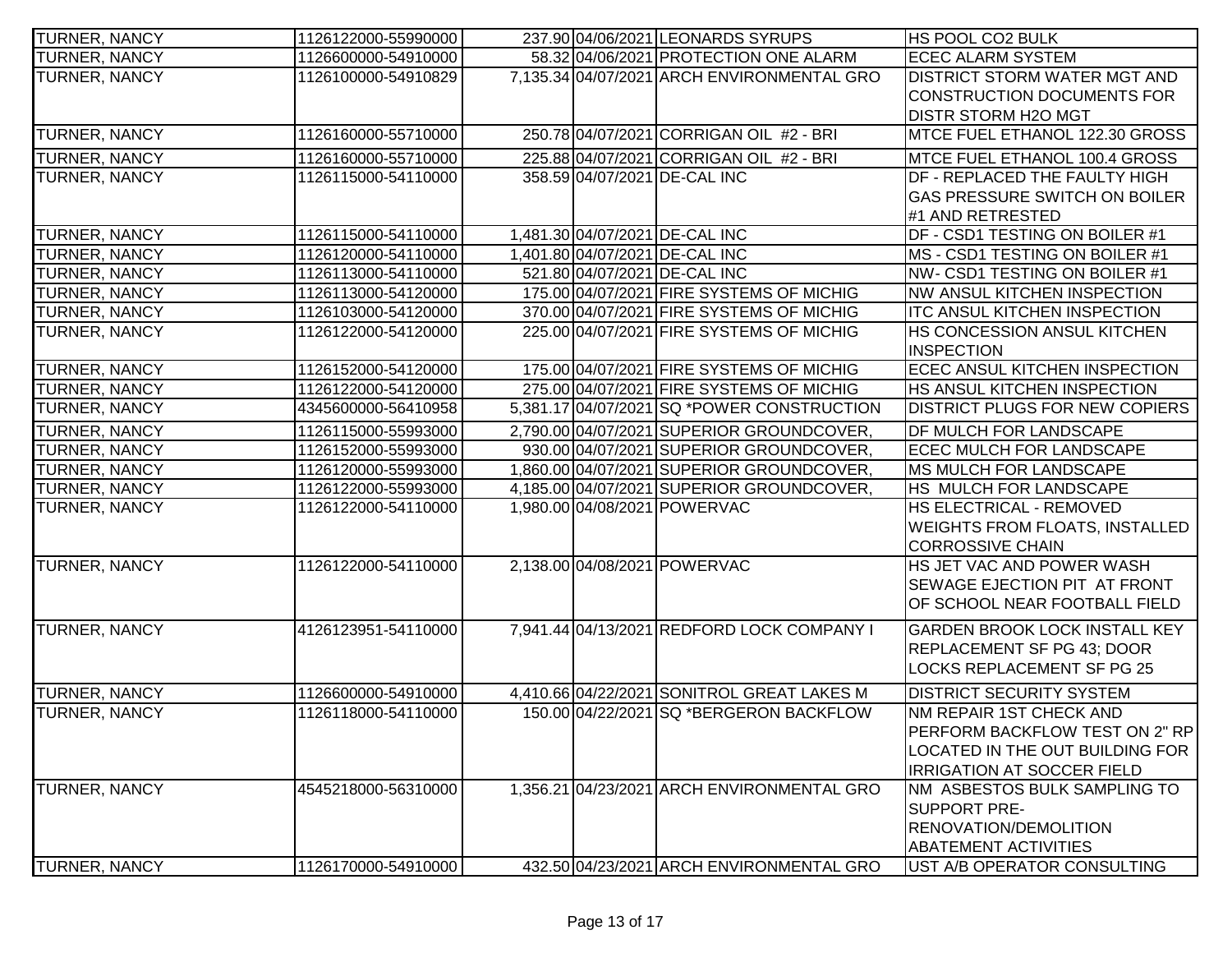| TURNER, NANCY        | 1126160000-55910000 |                             | 38.69 04/23/2021 STAPLS7329173479000001    | MTCE - FIREBOOK FOLDERS, PENS        |
|----------------------|---------------------|-----------------------------|--------------------------------------------|--------------------------------------|
|                      |                     |                             |                                            | <b>AND NOTEBOOKS</b>                 |
| TURNER, NANCY        | 1126101000-54110000 |                             | 775.00 04/23/2021 THERMALNETICS, INC.      | <b>ESB AIRHANDLER</b>                |
| TURNER, NANCY        | 1126160000-55710000 |                             | 322.53 04/26/2021 CORRIGAN OIL #2 - BRI    | MTCE FUEL 150 GROSS                  |
| TURNER, NANCY        | 4126123951-54110000 |                             | 350.63 04/26/2021 SONITROL GREAT LAKES M   | <b>GARDEN BROOK INSTALL FIRE</b>     |
|                      |                     |                             |                                            | SYSTEM SF PG 30                      |
| TURNER, NANCY        | 1126123000-54110000 |                             | 3,557.64 04/26/2021 SONITROL GREAT LAKES M | <b>GARDEN BROOK INSTALL SECURITY</b> |
|                      |                     |                             |                                            | <b>SYSTEM</b>                        |
| <b>TURNER, NANCY</b> | 1126123000-54910000 |                             | 342.00 04/26/2021 SONITROL GREAT LAKES M   | <b>GARDENBROOK MONTHLY SECURITY</b>  |
|                      |                     |                             |                                            | <b>ALARM SYSTEM BILL</b>             |
| TURNER, NANCY        | 1126160000-55991000 | 7,375.02 04/28/2021 NICHOLS |                                            | NICHOL PPE SUPPLIES CHARGED          |
|                      |                     |                             |                                            | <b>WITHOUT PROCESSING</b>            |
|                      |                     |                             |                                            | OUTSTANDING CREDIT                   |
| <b>TURNER, NANCY</b> | 1126160000-55991000 | 172.40 04/28/2021 NICHOLS   |                                            | <b>MTCE INSTALL FOR TORK TOWELL</b>  |
|                      |                     |                             |                                            | <b>DISPENSER</b>                     |
| TURNER, NANCY        | 1126118000-55991000 | 1,375.00 04/28/2021 NICHOLS |                                            | NM6 COVID - OXIVIR 55 GALLON         |
| <b>TURNER, NANCY</b> | 1126118000-55991000 | 1,375.00 04/28/2021 NICHOLS |                                            | NM5 COVID - OXIVIR 55 GALLON         |
| TURNER, NANCY        | 1126113000-55991000 | 1,375.00 04/28/2021 NICHOLS |                                            | NW COVID - OXIVIR 55 GALLON          |
| TURNER, NANCY        | 1126114000-55991000 | 1,375.00 04/28/2021 NICHOLS |                                            | PV COVID - OXIVIR 55 GALLON          |
| <b>TURNER, NANCY</b> | 1126160000-55991000 | 2,101.12 04/28/2021 NICHOLS |                                            | <b>DISTRICT WIDE RETURN OF</b>       |
|                      |                     |                             |                                            | <b>CUSTODIAL SUPPLIES</b>            |
| TURNER, NANCY        | 1126170000-55991000 | 362.50 04/28/2021 NICHOLS   |                                            | <b>TRANSPR - TORK INDUSTIAL</b>      |
|                      |                     |                             |                                            | <b>CLEANING CLOTH</b>                |
| TURNER, NANCY        | 1126160000-55991000 | 2,121.60 04/28/2021 NICHOLS |                                            | <b>DISTRICT WIDE RETURN OF</b>       |
|                      |                     |                             |                                            | <b>CUSTODIAL SUPPLIES</b>            |
| TURNER, NANCY        | 1126114000-55991000 | 21.62 04/28/2021 NICHOLS    |                                            | PV RETURNED 40 X 46 LINER            |
|                      |                     |                             |                                            | <b>CUSTODIAL SUPPLY</b>              |
| TURNER, NANCY        | 1126160000-55991000 | 1,340.12 04/28/2021 NICHOLS |                                            | MTCE - BATTERY REPLACEMENT           |
| TURNER, NANCY        | 1126152000-54110000 |                             | 228.81 04/29/2021 CUMMINS NORTHEAST LLC    | <b>ECEC GENERATOR INSPECTION PM</b>  |
|                      |                     |                             |                                            | CONTRACT INVOICE                     |
| <b>TURNER, NANCY</b> | 1126160000-55991000 | 7,375.02 04/29/2021 NICHOLS |                                            | <b>NICHOL PPE SUPPLIES PAYMENT</b>   |
|                      |                     |                             |                                            | <b>REFUND</b>                        |
| <b>TURNER, NANCY</b> | 1126105000-54110000 |                             | 31.00 04/29/2021 PREMIER PEST MANAG        | NATC PEST MANAGEMENT SERVICES        |
|                      |                     |                             |                                            |                                      |
| <b>TURNER, NANCY</b> | 1126115000-54110000 |                             | 28.00 04/29/2021 PREMIER PEST MANAG        | <b>DF PEST MANAGEMENT SERVICES</b>   |
| <b>TURNER, NANCY</b> | 1126152000-54110000 |                             | 37.00 04/29/2021 PREMIER PEST MANAG        | <b>ECEC PEST MANAGEMENT SERVICES</b> |
|                      |                     |                             |                                            |                                      |
| <b>TURNER, NANCY</b> | 1126101000-54110000 |                             | 43.00 04/29/2021 PREMIER PEST MANAG        | <b>ESB PEST MANAGEMENT SERVICES</b>  |
|                      |                     |                             |                                            |                                      |
| <b>TURNER, NANCY</b> | 1126103000-54110000 |                             | 28.00 04/29/2021 PREMIER PEST MANAG        | <b>ITC PEST MANAGEMENT SERVICES</b>  |
| <b>TURNER, NANCY</b> | 1126122000-54110000 |                             | 33.00 04/29/2021 PREMIER PEST MANAG        | <b>HS PEST MANAGEMENT SERVICES</b>   |
| <b>TURNER, NANCY</b> | 1126118000-54110000 |                             | 56.00 04/29/2021 PREMIER PEST MANAG        | <b>NM PEST MANAGEMENT SERVICES</b>   |
| TURNER, NANCY        | 1126120000-54110000 |                             | 37.00 04/29/2021 PREMIER PEST MANAG        | <b>IMS PEST MANAGEMENT SERVICES</b>  |
| TURNER, NANCY        | 1126113000-54110000 |                             | 28.00 04/29/2021 PREMIER PEST MANAG        | <b>NW PEST MANAGEMENT SERVICES</b>   |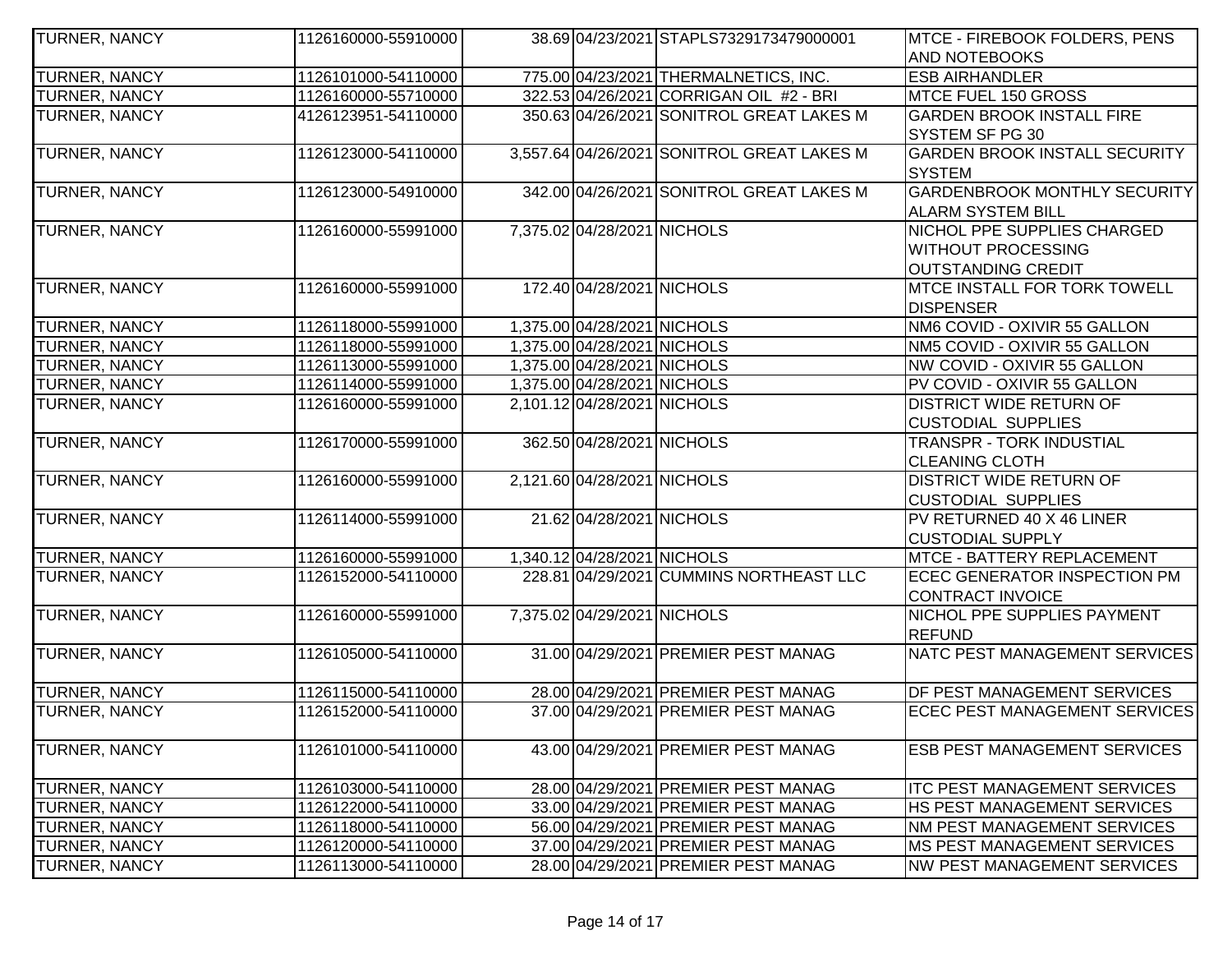| <b>TURNER, NANCY</b>                                 | 1126112000-54110000                        |           |                             | 28.00 04/29/2021 PREMIER PEST MANAG                                             | OH PEST MANAGEMENT SERVICES                                                |
|------------------------------------------------------|--------------------------------------------|-----------|-----------------------------|---------------------------------------------------------------------------------|----------------------------------------------------------------------------|
| TURNER, NANCY                                        | 1126114000-54110000                        |           |                             | 28.00 04/29/2021 PREMIER PEST MANAG                                             | PV PEST MANAGEMENT SERVICES                                                |
| TURNER, NANCY                                        | 1126111000-54110000                        |           |                             | 35.00 04/29/2021 PREMIER PEST MANAG                                             | VO PEST MANAGEMENT SERVICES                                                |
| TURNER, NANCY                                        | 1126118000-54120000                        |           | 667.50 04/30/2021 BASS      |                                                                                 | NM5 RTU-2 SCHEDULING ISSUE BOYS                                            |
|                                                      |                                            |           |                             |                                                                                 | AND GIRLS LOCKER ROOM                                                      |
|                                                      |                                            |           |                             |                                                                                 | <b>CONTROLS (17.52%)</b>                                                   |
| TURNER, NANCY                                        | 1126114000-54120000                        |           | 3,142.48 04/30/2021 BASS    |                                                                                 | PV COMMUNICATION ISSUES MATRIX                                             |
|                                                      |                                            |           |                             |                                                                                 | 232 CONTROLLER REPAIR                                                      |
| <b>TURNER, NANCY</b>                                 | 1126160000-55710000                        |           |                             | 437.92 04/30/2021 CORRIGAN OIL #2 - BRI                                         | MTCE FUEL - ETHANOL 200 GROSS                                              |
| TURNER, NANCY                                        | 1126118000-54110000                        |           |                             | 1,206.30 04/30/2021 DE-CAL INC                                                  | NM5 BOILER CSD1 TESTING                                                    |
| TURNER, NANCY                                        | 1126118000-54110000                        |           |                             | 1,041.30 04/30/2021 DE-CAL INC                                                  | NM6 BOILER CSD1 TESTING                                                    |
| TURNER, NANCY                                        | 4126112951-54110000                        |           |                             | 3,234.30 04/30/2021 DE-CAL INC                                                  | OH REPAIRS FOUND DURING BOILER                                             |
|                                                      |                                            |           |                             |                                                                                 | CSD1 TESTING SF PG 12 TREASURY                                             |
|                                                      |                                            |           |                             |                                                                                 | <b>LETTER 40-41</b>                                                        |
| TURNER, NANCY                                        | 1126112000-54110000                        |           |                             | 1,426.30 04/30/2021 DE-CAL INC                                                  | OH BOILER CSD1 TESTING                                                     |
| TURNER, NANCY                                        | 1126111000-54110000                        |           |                             | 1,261.30 04/30/2021 DE-CAL INC                                                  | VO BOILER CSD1 TESTING                                                     |
| TURNER, NANCY                                        | 1126120000-55991000                        |           | 2,750.00 04/30/2021 NICHOLS |                                                                                 | MS COVID - OXIVER 55 GALLON                                                |
| TURNER, NANCY                                        | 1126118000-55991000                        |           | 1,375.00 04/30/2021 NICHOLS |                                                                                 | NM5 COVID - OXIVER 55 GALLON                                               |
| TURNER, NANCY                                        | 1126122000-55991000                        |           | 1,375.00 04/30/2021 NICHOLS |                                                                                 | HS ATHLETIC DEPT COVID - OXIVER                                            |
|                                                      |                                            |           |                             |                                                                                 | 55 GALLON-                                                                 |
| TURNER, NANCY                                        | 1126115000-55991000                        |           | 1,375.00 04/30/2021 NICHOLS |                                                                                 | DF COVID - OXIVER 55 GALLON                                                |
| TURNER, NANCY                                        | 1126112000-55991000                        |           | 1,375.00 04/30/2021 NICHOLS |                                                                                 | OH COVID - OXIVER 55 GALLON                                                |
| <b>TURNER, NANCY Total</b>                           |                                            | 78,919.23 |                             |                                                                                 |                                                                            |
| <b>VALENTINE, CYNTHIA</b>                            | 1127170000-55990000                        |           |                             | 33.33 04/14/2021 EBAY O*15-06903-89172                                          | <b>EXCELLANCE IN TRANSORTATION</b>                                         |
| <b>VALENTINE, CYNTHIA</b>                            | 1127170000-55990000                        |           |                             | 41.97 04/16/2021 AMZN MKTP US*XG42F8FU3                                         | <b>ITEMS FOR EXCELLENCE IN</b>                                             |
|                                                      |                                            |           |                             |                                                                                 | <b>TRANSPORTATION</b>                                                      |
| <b>VALENTINE, CYNTHIA</b>                            | 1127170000-55990000                        |           |                             | 15.90 04/19/2021 DOLLAR TREE                                                    | <b>ITEMS FOR EXCELLENCE IN</b>                                             |
|                                                      |                                            |           |                             |                                                                                 | <b>TRANSPORTATION</b>                                                      |
| <b>VALENTINE, CYNTHIA</b>                            | 1127170000-55990000                        |           |                             | 25.44 04/20/2021 DOLLAR TREE                                                    | <b>ITEMS FOR EXCELLENCE IN</b>                                             |
|                                                      |                                            |           |                             |                                                                                 | <b>TRANSPORTATION</b>                                                      |
|                                                      |                                            |           |                             |                                                                                 |                                                                            |
| <b>VALENTINE, CYNTHIA</b>                            | 1127170000-55990000                        |           |                             | 29.68 04/22/2021 DOLLARTREE                                                     | <b>ITEMS FOR EXCELLENCE IN</b>                                             |
|                                                      |                                            |           |                             |                                                                                 | <b>TRANSPORTATION</b>                                                      |
| VALENTINE, CYNTHIA                                   | 1127170000-55910000                        |           |                             | 161.97 04/29/2021 STAPLS7329543277000001                                        | <b>GLOVES, OFFICE SUPPLES</b>                                              |
| <b>VALENTINE, CYNTHIA Total</b>                      |                                            | 308.29    |                             |                                                                                 |                                                                            |
| VANEIZENGA, JAMES                                    | 2929622169-57920000                        |           |                             | 475.00 04/12/2021 MUSIC THEATRE INTL                                            | <b>RIGHTS FOR MUSICAL</b>                                                  |
| <b>VANEIZENGA, JAMES Total</b>                       |                                            | 475.00    |                             |                                                                                 | 10                                                                         |
| <b>VUICHARD, TATIANA</b>                             | 1311800000-55110551                        |           |                             | 172.48 04/05/2021 STAPLS7327856673000001                                        |                                                                            |
| <b>VUICHARD, TATIANA</b>                             | 2331100000-53840000                        |           |                             | 40.00 04/13/2021 SAFEWAY SHREDDING                                              | ECEC OFFICE SHREDDING SERVICE.                                             |
|                                                      |                                            |           |                             |                                                                                 |                                                                            |
| <b>VUICHARD, TATIANA</b>                             | 1331100000-55910000                        |           |                             | 33.99 04/14/2021 AMZN MKTP US*706SH99V3                                         | SPACE HEATER FOR MAIN OFFICE.                                              |
| <b>VUICHARD, TATIANA</b>                             | 1311800000-55110551                        |           |                             | 123.42 04/14/2021 STAPLS7328303792000001                                        | <b>PRESCHOOL TEACHING SUPPLIES.</b><br>COMMUNITY ED OFFICE SUPPLIES.       |
| <b>VUICHARD, TATIANA</b>                             | 1331100000-55910000                        |           |                             | 73.17 04/14/2021 STAPLS7328303792000002                                         |                                                                            |
| <b>VUICHARD, TATIANA</b><br><b>VUICHARD, TATIANA</b> | 1311800000-55110551<br>1311800000-55110551 |           |                             | 5.71 04/19/2021 AMAZON.COM*VJ5S394B3<br>15.88 04/19/2021 AMZN MKTP US*YU24A3SE3 | <b>PRESCHOOL TEACHING SUPPLIES.</b><br><b>PRESCHOOL TEACHING SUPPLIES.</b> |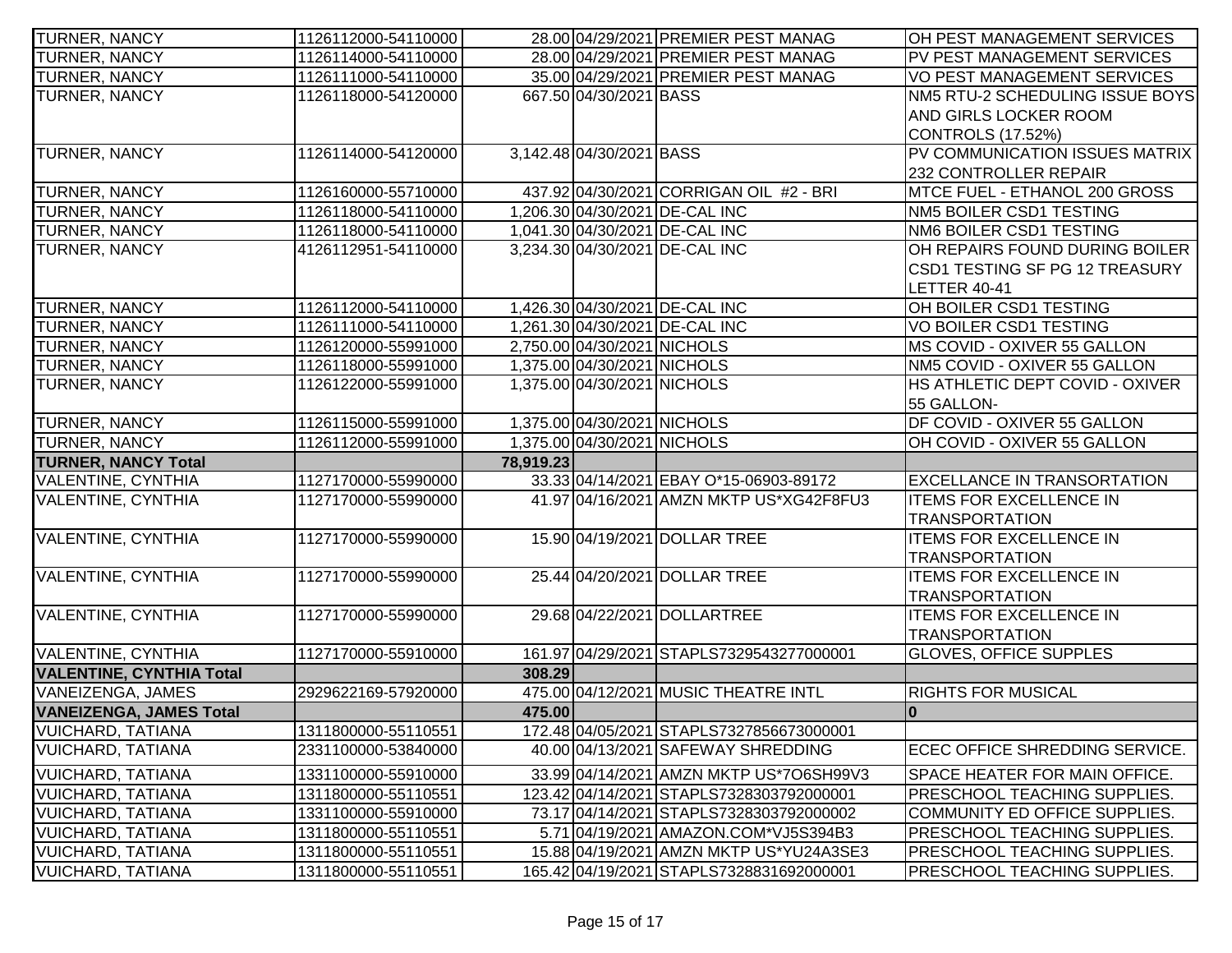| <b>VUICHARD, TATIANA</b>                                  | 1311800000-55110551 |          | 17.96 04/19/2021 STAPLS7328831692000002  | PRESCHOOL TEACHING SUPPLIES.                  |
|-----------------------------------------------------------|---------------------|----------|------------------------------------------|-----------------------------------------------|
| <b>VUICHARD, TATIANA</b>                                  | 1311800000-55110551 |          | 10.20 04/19/2021 STAPLS7328831692000003  | PRESCHOOL TEACHING SUPPLIES.                  |
| <b>VUICHARD, TATIANA</b>                                  | 1311800000-55110551 |          | 5.67 04/19/2021 STAPLS7328831692000004   | <b>PRESCHOOL TEACHING SUPPLIES.</b>           |
| <b>VUICHARD, TATIANA</b>                                  | 1311800000-55110551 |          | 2.25 04/19/2021 STAPLS7328831692001001   | <b>REFUND FOR PRESCHOOL</b>                   |
|                                                           |                     |          |                                          | <b>TEACHING SUPPLIES.</b>                     |
| <b>VUICHARD, TATIANA</b>                                  | 1311800000-55110551 |          | 8.98 04/23/2021 STAPLS7328831692000005   | PRESCHOOL TEACHING SUPPLIES.                  |
| <b>VUICHARD, TATIANA Total</b>                            |                     | 670.63   |                                          |                                               |
| <b>WARECK, MICHELE</b>                                    | 1111322000-55110710 |          | 49.39 04/02/2021 OFFICEMAX/DEPOT 6614    | <b>ENGLISH CLASSROOM SUPPLIES.</b>            |
| <b>WARECK, MICHELE</b>                                    | 1111322000-54910000 |          | 180.00 04/07/2021 SAFEWAY SHREDDING      | SHREDDING SERVICE FOR NOVI                    |
|                                                           |                     |          |                                          | HIGH SCHOOL.                                  |
| <b>WARECK, MICHELE</b>                                    | 1711322000-55110615 |          | 49.90 04/08 2021 AMZN MKTP US*D16HB19G3  | <b>INCUBATOR PROGRAM PROJECT</b>              |
|                                                           |                     |          |                                          | <b>SUPPLIES</b>                               |
| <b>WARECK, MICHELE</b>                                    | 2929622200-57920000 |          | 600.00 04/08/2021 KROGER #759            | STAFF APPRECIATION GIFT CARDS.                |
| <b>WARECK, MICHELE</b>                                    | 1111322000-55110726 |          | 1,046.00 04/08/2021 MILLCRAFT PAPER      | <b>COPY PAPER FOR COPY MACHINES</b>           |
|                                                           |                     |          |                                          | AT NOVI HIGH SCHOOL.                          |
| <b>WARECK, MICHELE</b>                                    | 1111322000-54910000 |          | 301.45 04/08/2021 WASTE MGMT WM EZPAY    | <b>RECYCLING CHARGES FOR NOVI</b>             |
|                                                           |                     |          |                                          | HIGH SCHOOL.                                  |
| <b>WARECK, MICHELE</b>                                    | 1111322000-57410000 |          | 12.99 04/12/2021 AMAZON PRIME*BO9KN3DC3  | MONTHLY PRIME MEMBERSHIP FEE.                 |
| <b>WARECK, MICHELE</b>                                    | 1124122000-55910000 |          | 44.85 04/12/2021 AMAZON.COM*508MZ5MY3    | <b>PRINCIPAL'S OFFICE SUPPLIES.</b>           |
| <b>WARECK, MICHELE</b>                                    | 1711322000-55110615 |          | 24.83 04/15/2021 AMZN MKTP US*113EP1U83  | INCUBATOR PROGRAM PROJECT                     |
|                                                           |                     |          |                                          | <b>I</b> SUPPLIES.                            |
| <b>WARECK, MICHELE</b>                                    | 1111322000-55110716 |          | 122.10 04/16/2021 AMAZON.COM*347ZQ02V3   | <b>CTE CLASSROOM SUPPLIES.</b>                |
| <b>WARECK, MICHELE</b>                                    | 1711322000-55110615 |          | 102.77 04/16/2021 AMZN MKTP US*2U3XP53M3 | <b>INCUBATOR PROGRAM PROJECT</b>              |
|                                                           |                     |          |                                          | SUPPLIES.                                     |
| <b>WARECK, MICHELE</b>                                    | 1111322000-57910696 |          | 216.75 04/22/2021 AMAZON.COM*KK7XX2CM3   | LEGLESS LIZARD SUPPLIES - NEF                 |
|                                                           |                     |          |                                          | <b>GRANT.</b>                                 |
| <b>WARECK, MICHELE</b>                                    | 1711322000-55110615 |          | 24.83 04/23/2021 AMZN MKTP US            | <b>INCUBATOR PROGRAM PROJECT</b>              |
|                                                           |                     |          |                                          | SUPPLIES - REFUND FOR DAMAGED                 |
| <b>WARECK, MICHELE</b>                                    | 1111322000-53220000 |          | 120.00 04/23/2021 OAKLAND SCHOOLS-RC INT | <b>ITEMS.</b><br>SUMMER ELA TRAINING FEES FOR |
|                                                           |                     |          |                                          | TWO ENGLISH TEACHERS.                         |
| <b>WARECK, MICHELE</b>                                    | 1111322349-55110000 |          | 353.54 04/26/2021 PITSCO INC             | <b>CTE CLASSROOM SUPPLIES.</b>                |
| <b>WARECK, MICHELE</b>                                    | 1124922000-55990000 |          | 15.99 04/28/2021 AMZN MKTP US*GA02X8KY3  | ADDITIONAL GIFT BAGS FOR SENIOR               |
|                                                           |                     |          |                                          | CAP AND GOWN PACKAGES.                        |
|                                                           |                     |          |                                          |                                               |
| <b>WARECK, MICHELE Total</b>                              |                     | 3,215.73 |                                          |                                               |
| <b>WESNER, KIMBERLY</b>                                   | 2929620262-57920000 |          | 160.00 04/06/2021 AMAZON.COM*NU92S5RM3   | <b>STUDENT PRIZES FOR BATTLE OF</b>           |
|                                                           |                     |          |                                          | <b>THE BOOKS</b>                              |
| <b>WESNER, KIMBERLY</b>                                   | 1122220000-55990000 |          | 165.00 04/07/2021 APPLIED IMAGING        | POSTER PRINTER REPAIR                         |
| <b>WESNER, KIMBERLY</b>                                   | 2929620262-57920000 |          | 1,228.41 04/16/2021 SCHOLASTIC, INC.     | PAYMENT TO SCHOLASTIC FOR                     |
|                                                           |                     |          |                                          | <b>IMONEY RECEIVED FROM BOOK FAIR</b>         |
|                                                           |                     |          |                                          |                                               |
| <b>WESNER, KIMBERLY Total</b><br><b>WILLIAMS, LAKEISA</b> |                     | 1,553.41 | 128.08 04/12/2021 AMZN MKTP US*598Q55OS3 | <b>OFFICE SUPPLIES</b>                        |
|                                                           | 1124111000-55910000 |          |                                          |                                               |